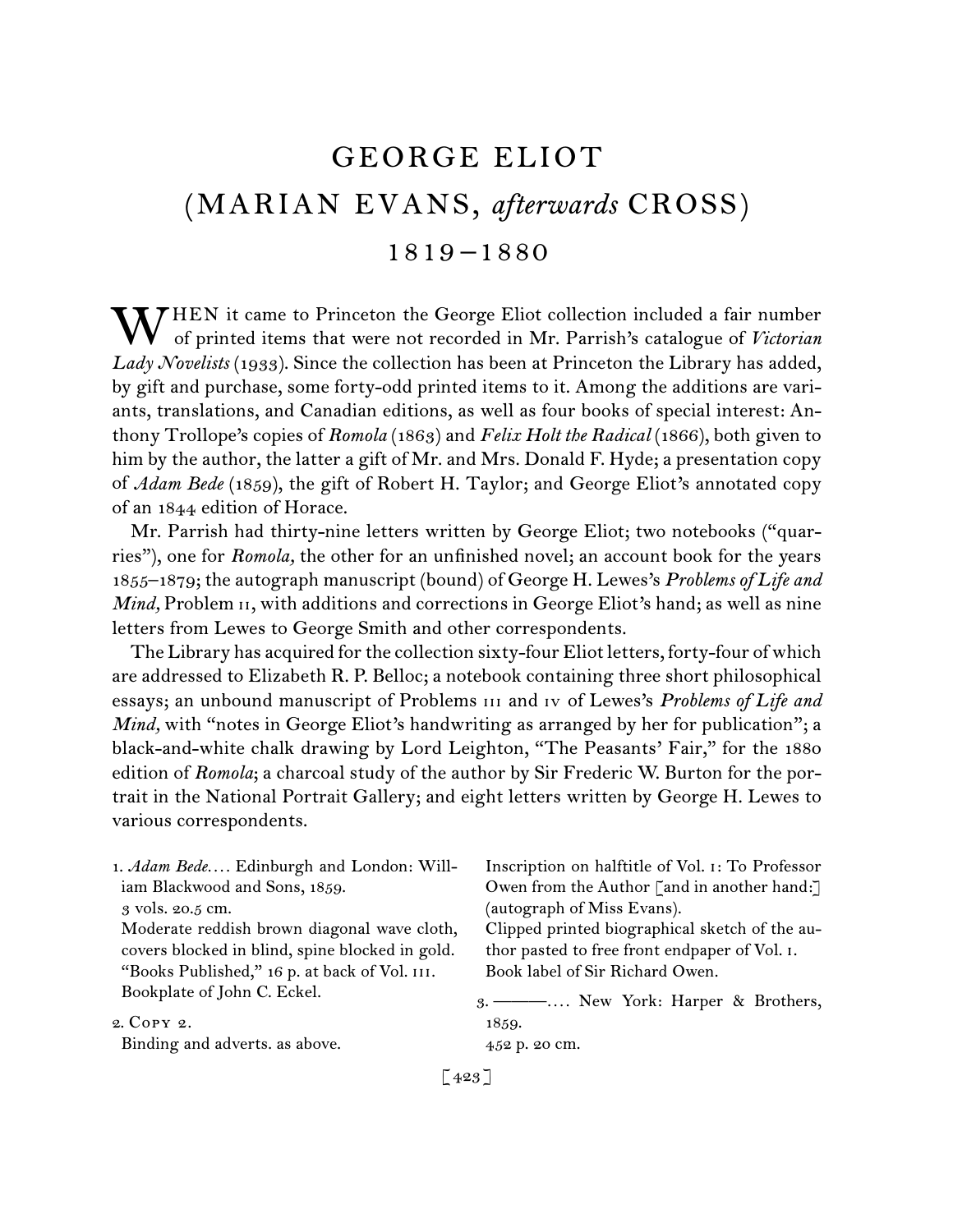Grayish violet vertical fine rib cloth, blocked in blind.

Adverts.,  $\begin{bmatrix} 4 \end{bmatrix}$  p. at back.

4.  ———*. . . .* New York: Harper & Brothers, 1859.

vi, 496 p. 20 cm.

Black vertical cord cloth, blocked in blind, with in the center of both covers a rosette encircled by the words: Harper & Brothers New-York. "The New Novels,"  $\lceil 2 \rceil$  p. at front.

## *Adam Bede. Dutch*

5.  *Adam Bede. . . .* Vertaald door Mevr. Busken Huet*. . . .* Haarlem: A. C. Kruseman, 1860. 3 vols. in 1. Fronts. 22.5 cm.

The frontispieces are by J.Israels, lithographed

by J. H. Rennefeld.

"Voorrede," by A. Pierson, Rotterdam, 4 April 1860, Vol. 1, p.  $\lceil 1 \rceil - x$ .

Grayish brown Spanish marbled boards. Dark brown leather spine and corners. Sprinkled edges, blue.

6.  *Address to Working Men, by Felix Holt.*

In *Blackwood's Edinburgh Magazine,* Vol. 103, No. 627, Jan. 1868. Edinburgh and London: William Blackwood & Sons.

Pages [1]–11. 22.5 cm.

Published anonymously.

Light brown illustrated wrappers.

In *The Atlantic Monthly,* Vol. 24, No. 142, Aug. 1869. Boston: Fields, Osgood, & Co., Successors to Ticknor and Fields. Pages 199–207. 25 cm. Published anonymously. Moderate orange yellow wrappers.

8.  ———*. . . .* London: Trübner & Co., 1869. 16 p. 18 cm.

First edition. For textual characteristics identifying the first edition, see *Victorian Lady Novelists,* p. 25, column headed "*Copy I*." Dark grayish reddish brown diagonal fine rib

cloth. Dark brown leather spine and corners. T.e.g. Red, blue, and brown nonpareil marbled endpapers. Twenty-five blank leaves bound in before free back endpaper.

## 9.  ———*. . . .* London: Trübner & Co., 1869. 16 p. 19.5 cm.

A forgery. See Carter and Pollard, p. 194– 197; and John Carter, "George Eliot's *Agatha* 1869—and After," *The Book Collector,* Vol. 6, No. 3, Autumn 1957, p. 244–252. For textual variations from the first edition, see *Victorian Lady Novelists,* p. 25, column headed "*Copy II*."

Without wrappers and unstitched as issued.

10.  ———*. . . .* London: Trübner & Co., 1869. 16 p. 19.5 cm.

For textual variations from the first edition, see *Victorian Lady Novelists,* p. 25, column headed "*Copy III*." Possibly a "facsimile." See Carter and Pollard, p. 194; and John Carter, above. Without wrappers and unstitched as issued. 3 copies.

11.  *Armgart. . . .*

In *Macmillan's Magazine,* Vol. 24, No. 141, July 1871. London and Cambridge: Macmillan and Co.

Pages [161]-187. 23 cm.

Dated at end August 1870.

Moderate yellowish pink illustrated wrappers.

12.  Copy 2.

23.5 cm.

The above issue contained in the bound volume.

Dark red vertical cord cloth, covers blocked in blind, spine blocked in gold and blind. Sprinkled edges, red.

In KINGSLEY collection [CK 77].

13.  … *Ay de mi. . . .* New York: G. Schirmer  $\lbrack \text{c1893}\rbrack.$ 

3 p. 34.5 cm.

Cover title; printed in orange and grayish green.

<sup>7.</sup>*Agatha.*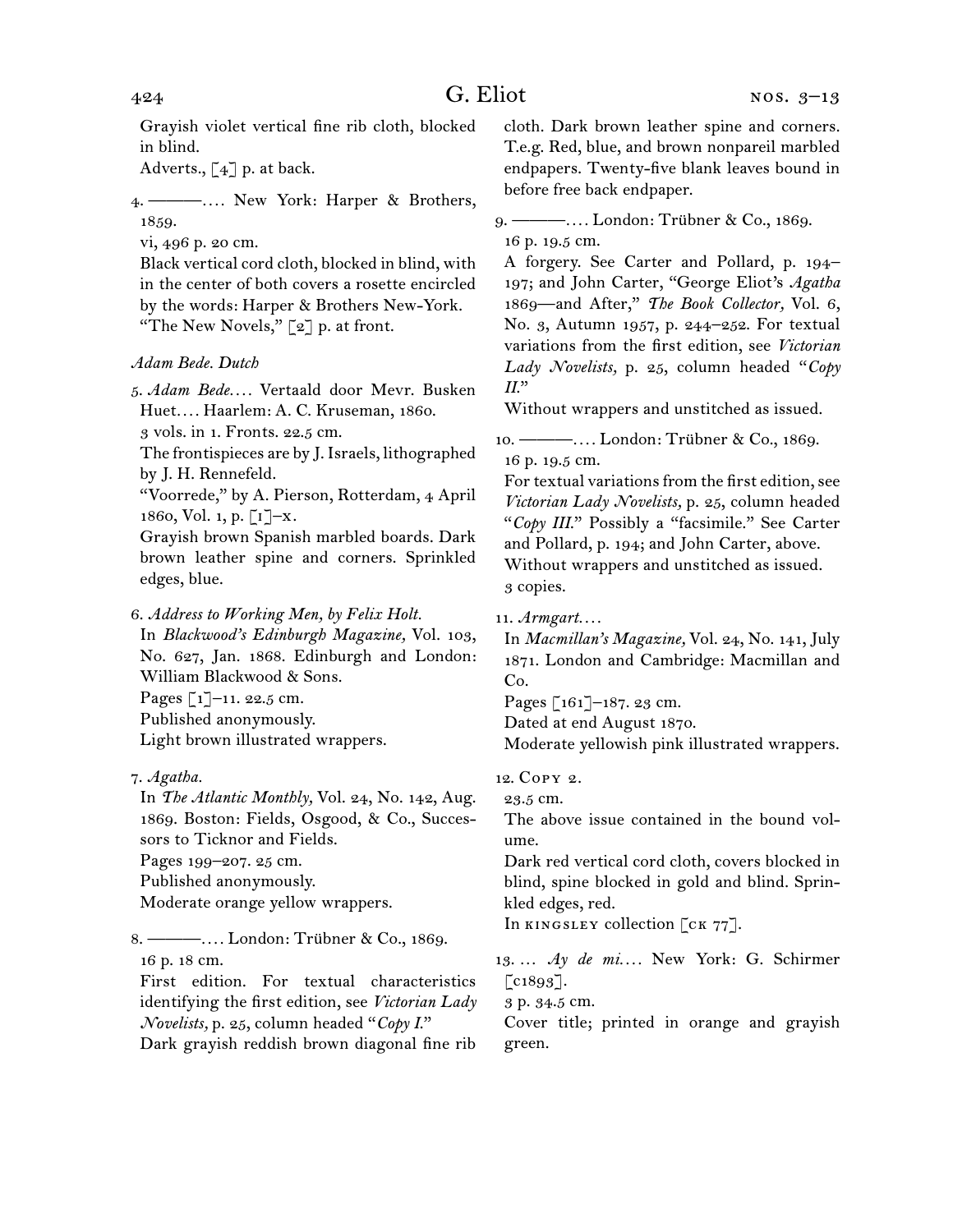"Words from the 'Spanish Gypsy,' by George Eliot. [Music by] Margaret Ruthven Lang." "New Songs for One Voice," on verso of p. 3. Unbound. 14.  *Brother and Sister. Sonnets.* By Marian Lewes. London: For Private Circulation Only, 1869. 15 p. 19.5 cm. "A forgery."—Carter and Pollard, p. 191–193. Very light greenish blue wrappers. 15.  ———. By Marian Lewes. London: For Private Circulation Only, 1869. 15 p. 20 cm. A "facsimile" of Wise's forgery. See Carter and Pollard, p. 192–193. Very light blue wrappers. 2 copies. 16.  *Brother Jacob.* In *The Cornhill Magazine,* Vol. 10, No. 55, July 1864. London: Smith, Elder and Co. Pages 1-32. Front., illus. 23 cm. Published anonymously. The two illustrations are by Charles S. Keene. Strong orange illustrated wrappers. 17.  *Brother Jacob. The Lifted Veil. . . .* New York: Harper & Brothers, 1878.  $\lceil 5 \rceil$ –169 p. 12 cm. Yellowish gray wrappers, printed in black and red. On outside front wrapper: Harper's Half-Hour Series. [52.] Adverts. on outside back wrapper. "Harper's Half-Hour Series," p. [1]-4 at front. Adverts., [6] p. at back. Stamped on outside front wrapper: Library of Congress Copyright No. [in pencil:] 2661 H2 [stamped:] 1878. City of Washington. Label pasted on outside front wrapper: Reserve Storage Collection (which has been crossed out). Stamped on verso of t.p.: Library of Congress front wrapper of Copy 1, publisher's monogram blocked in black on back cover. Adverts. as above. 19.  … *Collected Poems.* Edited with an introduction by Lucien Jenkins. London: Skoob Books Publishing [c1989]. [6], 488 p. 19.5 cm. At head of title: George Eliot. "Printed in Singapore." Light gray smooth cloth. 20.  *A College Breakfast-Party.* [n.p., n.d.] 47 p. 17 cm. Caption title. Typesigned and dated at end: George Eliot. April 1874. Proof copy, with corrections in black and purple ink in the author's hand throughout. First published in *Macmillan's Magazine,* July 1878. Dark blue morocco. T.e.g. Moderate greenish blue and strong brown shell marbled endpapers. Bookplate of Walter Thomas Wallace.  $21.$  —— In *Macmillan's Magazine,* Vol. 38, No. 225, July 1878. London and New York: Macmillan and Co. Pages [161]–179. 23 cm. Typesigned and dated at end: George Eliot. April, 1874. Moderate yellowish pink illustrated wrappers. 22.  *Daniel Deronda. . . .* Edinburgh and London: William Blackwood and Sons, 1876. 8 parts (4 vols.). 18 cm. Erratum slip inserted in Books ii, iii, and vi. Light greenish gray wrappers, printed in black and red. Adverts. on inside front and inside and outside back wrappers. Adverts. at front: Book i, 16 p.; Book ii, 16 p.;

Book iii, 12 p.; Book iv, 8 p.; Book v, 8 p.; Book vi, 8 p.; Book vii, 4 p.; Book viii, 8 p. "Select List," 16 p. at back of Book VII. Slip announcing the following Book (i.e. part) inserted at back of Books i–vii.

18.  Copy 2.

Moderate olive green diagonal fine rib cloth, blocking in black and red matches outside

May 25 1931 Duplicate exchanged.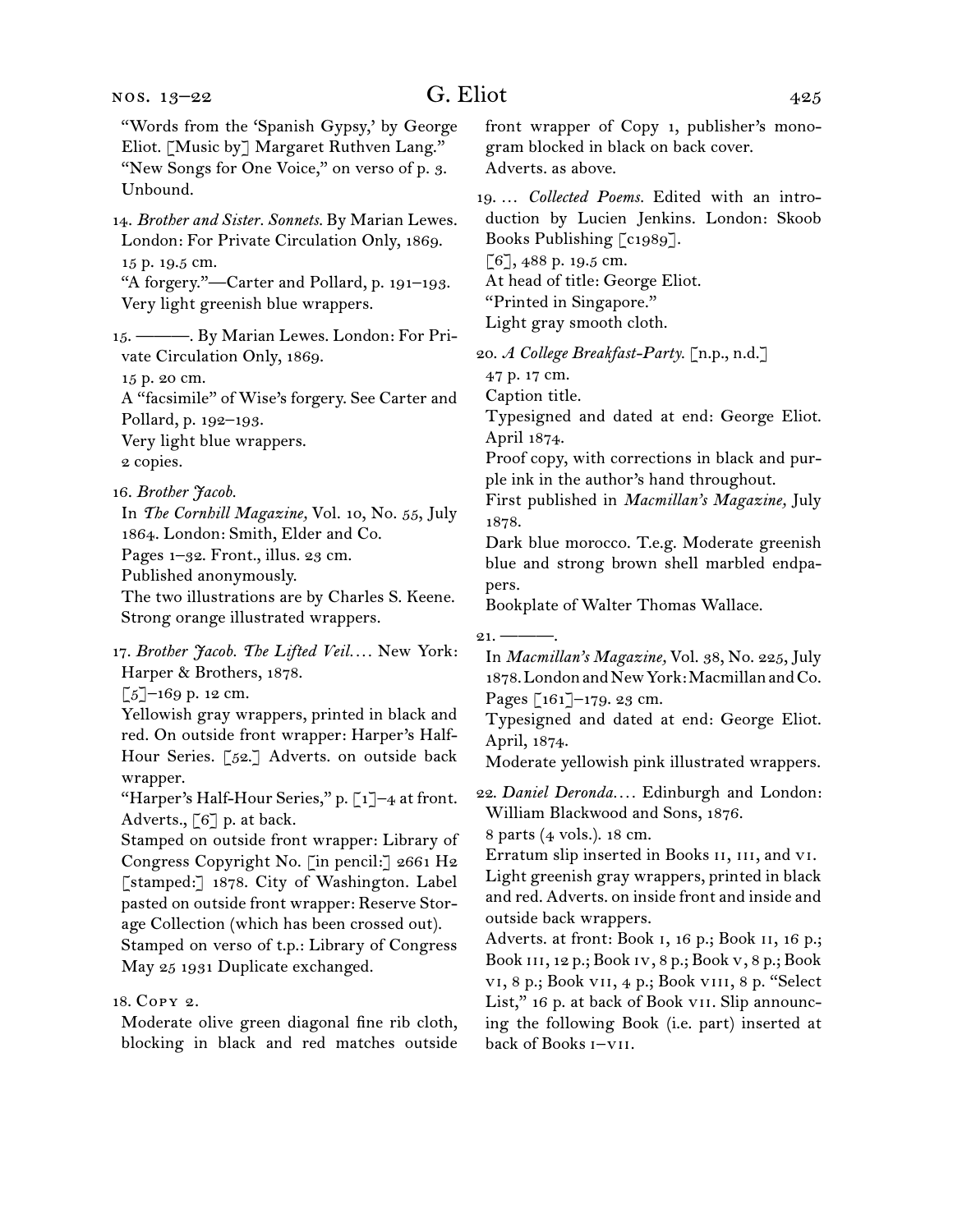23.  Copy 2.

18.5 cm.

No erratum slip in Book ii.

Dark grayish purple fine pebble cloth, spine blocked in gold. Titles of Books not on spines. Wrappers and adverts. bound in. Slip announcing Book iii torn out of Book ii.

Inscription on free front endpaper of each Book: R. Dolbey Walmer Rd. Birkdale.

24.  Copy 3.

18 cm.

No erratum slip in Books ii and vi.

Dark reddish purple sand cloth, covers blocked in blind, spine blocked in gold. Titles of Books on spines. Without wrappers, adverts., and announcement slips.

25.  ———*. . . .* Edinburgh and London: William Blackwood and Sons, 1876.

4 vols. 18.5 cm.

Erratum slip in Vol. iii.

Very dark red diagonal fine rib cloth, threeline border in black on front cover, in blind on back cover. Volume numbers on spine. Adverts., [2] p. at back of Vol. iv.

## 26.  Copy 2.

Erratum slip in Vol. II; none in Vol. III.

Dark red sand cloth, different blocking in blind on covers, with a circular design blocked in gold in center of front cover. Book numbers on spine. Lettering on spine in a font that differs from that of Copy 1.

No adverts.

27.  ———*. . . .* New York: Harper & Brothers, 1876.

274 p. 23 cm.

Pale orange yellow illustrated wrappers. The illustration on the front wrapper is by Charles S. Reinhart. Adverts. on inside front and inside and outside back wrappers.

"Harper's Library of Select Novels," 4 p. at front. "A Complete List of Novels," 8 p., and miscellaneous adverts., [2] p., at back.

Inscription on t.p.: Miss Underwood—with Compliments of J. D. P. Jr.

28.  ———*. . . .* Harper's Library Edition. New York: Harper & Brothers, 1876.

2 vols. 19 cm.

Added t.ps: Novels of George Eliot. Vol. viii  $\lceil i x \rceil$ .

Dark olive green sand cloth, with author's signature blocked in gold on front cover, publisher's monogram blocked in blind on back cover, spine blocked in gold.

Adverts.,  $\lceil 4 \rceil$  p. at back of Vol. II.

Signature of Eugene van Rensselaer in pencil at head of t.p. of Vol. i (erased from t.p. of Vol. ii).

29.  ———*. . . .*Montreal:DawsonBrothers,Publishers, 1876.

281 p. 23.5 cm.

Medium brown diagonal dotted-line cloth, spine blocked in gold. Dark brown endpapers. This copy, which is 2.5 cm. thick, has stab holes, indicating that it was bound from parts. No blank leaves at back.

30.  Copy 2.

24 cm.

Greenish blue pebble cloth, blocked as Copy 1 except that ornamental rule between title and author's name on spine differs. Yellow endpapers. This copy, which is 2 cm. thick, does not have stab holes.

Three blank leaves at back.

31.  ———*. . . .* New Edition—Complete in One Volume. Edinburgh and London: William Blackwood and Sons, 1878.

4 prel. leaves, 612 p. 19 cm.

Added t.p., engraved. The t.p. vignette is unsigned.

Reddish brown diagonal fine rib cloth, front cover blocked in black and gold, spine blocked in black.

Adverts.,  $\lbrack 2 \rbrack$  p. at front;  $\lbrack 4 \rbrack$  p., and "New Publications," 24 p., at back.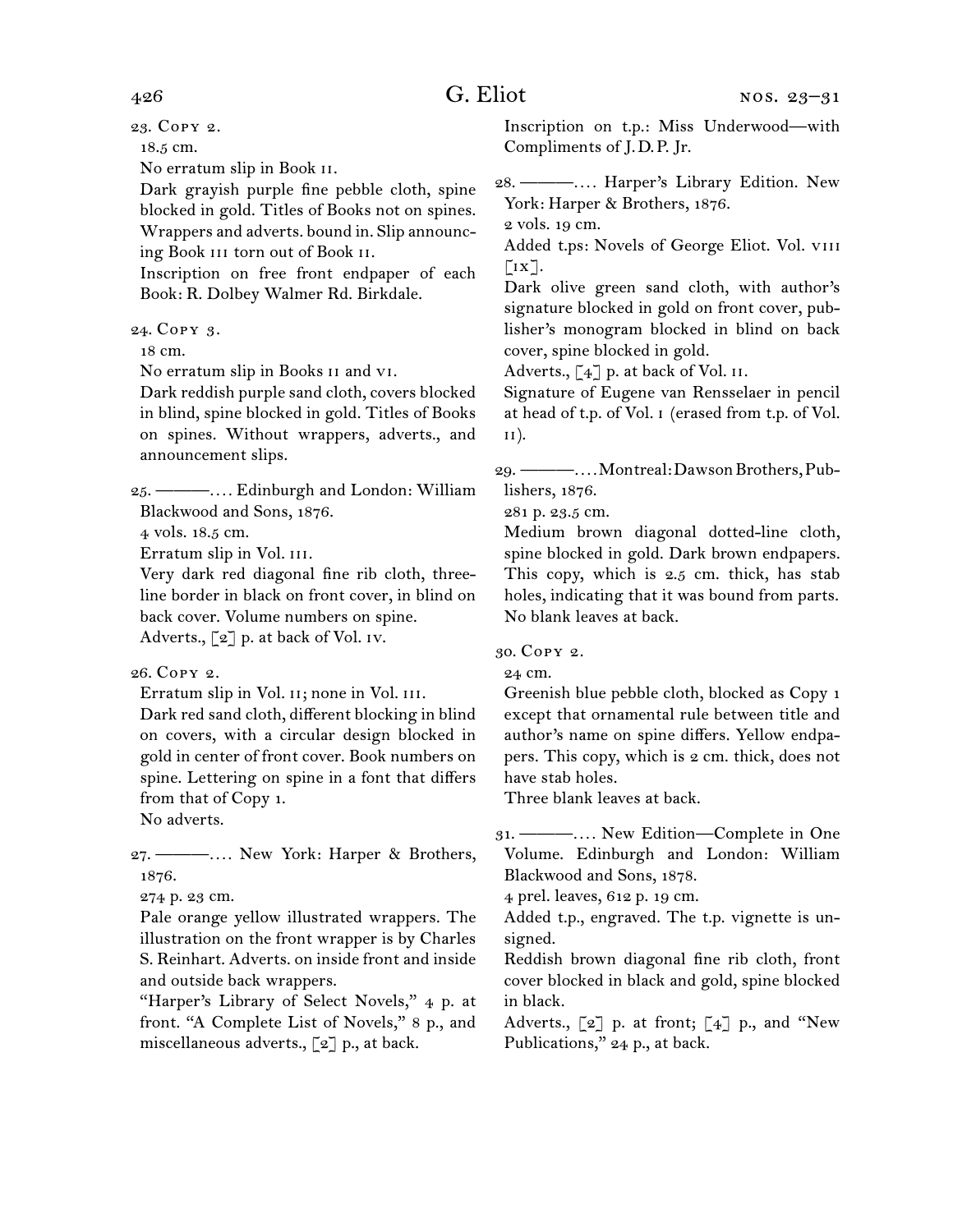Inscribed on verso of free front endpaper:Jeannie M. Troup with L. M. A's best wishes Xmas 1877.

- 32.  *Early Essays by George Eliot.* [London]: Privately Printed [The Westminster Press], 1919.
- 71 p. 22.5 cm.
- T.p. printed in black and red.

"Editor's Note" signed: R. [George Redway]. "Only 220 copies printed: this is No. [in manuscript:] 89."

Grayish reddish purple buckram, front cover and spine blocked in gold. T.e.g. Deckle edges.

33.  *Essays and Leaves from a Note-Book. . . .* Edinburgh and London: William Blackwood and Sons, 1884.

x, 382 p. 20 cm.

"Preface" signed: Charles Lee Lewes.

Dark yellowish brown diagonal fine rib cloth, front cover blocked in black with a small circular design in center blocked in gold, spine blocked in black.

Adverts., [2] p. at back.

34.  Copy 2.

 $\left[\begin{matrix}iii\\-x\\s{,}\end{matrix}\right]$  -x, 382 p. 18 cm.

Remainder issue, bound without halftitle or adverts. "All Rights reserved" on t.p. trimmed off.

Dark red smooth cloth, spine blocked in gold. Edges sprinkled red.

35.  ———*. . . .* New York: Harper & Brothers, 1884.

vi, 295 p. 19 cm.

"Preface" signed: Charles Lee Lewes.

Dark grayish olive diagonal fine rib cloth, with author's signature blocked in black on front cover. On spine: George Eliot's Works.

"Valuable and Interesting Works," 8 p. at back.

36.  ———*. . . .* Boston: D. Lothrop & Co., 1884. 295 p. 18.5 cm.

"Preface" signed: Charles Lee Lewes.

Moderate yellow smooth cloth, front cover and spine blocked in brown.

37.  ———*. . . .* New York: John B. Alden Publisher [n.d.].

295 p. 19 cm.

"Preface" signed: Charles Lee Lewes.

Deep yellowish brown diagonal fine rib cloth, elaborately blocked in black on front cover and on spine, and with a portrait of William Caxton blocked in gold on spine. On front cover: Caxton Edition.

38.  ———*. . . .* New York: John W. Lovell Company [n.d.].

295 p. 19.5 cm.

"Preface" signed: Charles Lee Lewes.

Blackish blue smooth cloth. On spine: Lovell's Universal Series. T.e.g.

Inscription dated Feb./95 on free front endpaper.

39.  *Essays and Reviews of George Eliot Not Hitherto Reprinted.* Together with an Introductory Essay on the Genius of George Eliot by Mrs. S. B. Herrick. Boston: Aldine Book Publishing Company, 1887.

xxxiii, [7]–192 p. 20.5 cm. Very deep red smooth cloth.

40.  *The Essays of "George Eliot."* Complete. Collected and Arranged, with an Introduction on Her "Analysis of Motives," by Nathan Sheppard*. . . .* New York: Funk & Wagnalls [c1883].

288 p. 18.5 cm.

Light yellowish brown illustrated wrappers, printed in black and red. On outside front wrapper: April 23, 1883. No. 87. Standard Library. Adverts. on inside front and inside and outside back wrappers.

Stamped on outside front wrapper: Library of Congress Copyright Apr 30 1883 No. [in pencil:] 1473-u2 [stamped:] City of Washington.

Stamped on t.p.: Reserve Storage (which has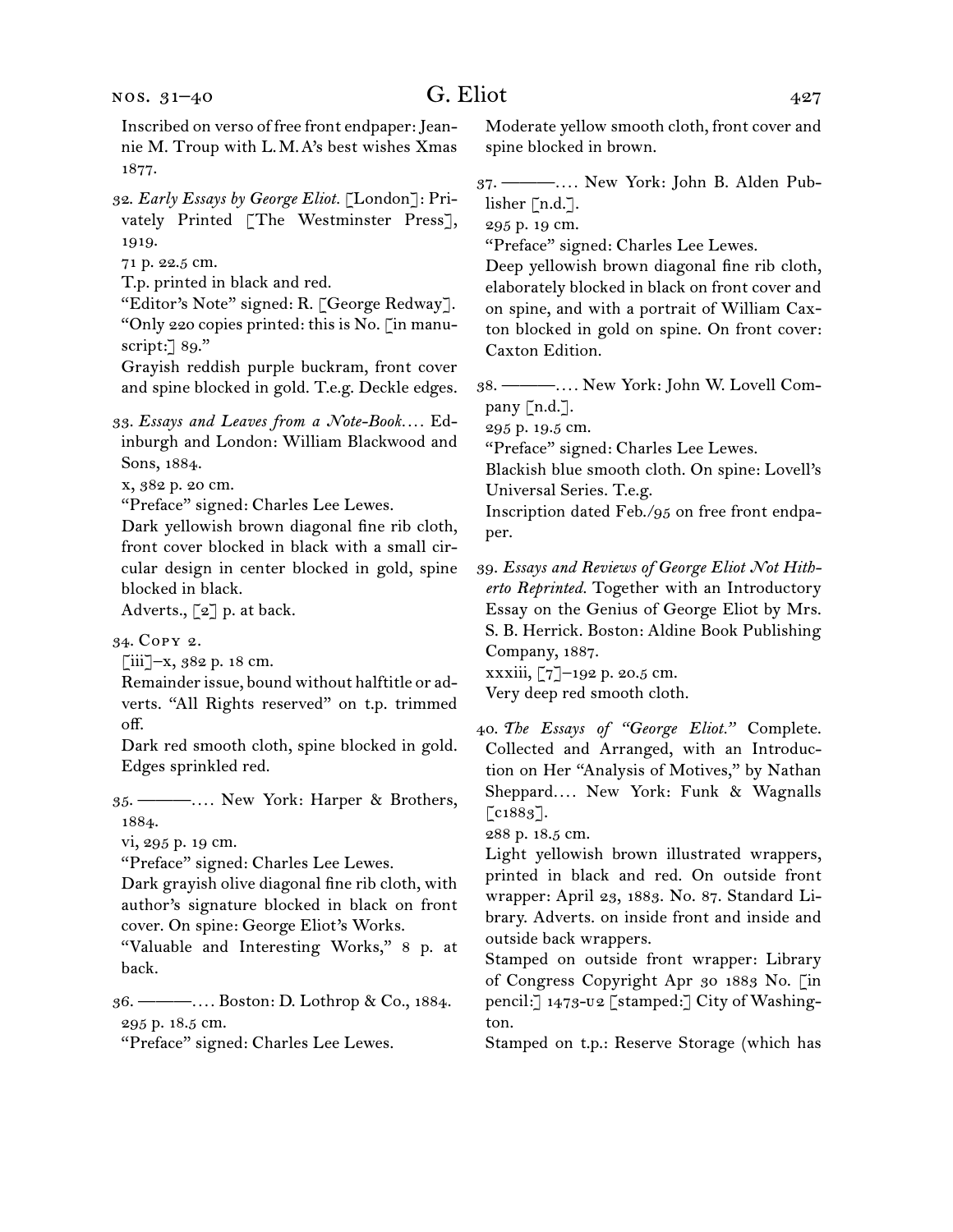been lined out). Stamped on verso of t.p.: Library of Congress Oct 21 1931 Duplicate exchanged.

41.  Copy 2.

19 cm.

Black smooth cloth, front cover and spine blocked in red, back cover blocked in blind. On spine within a gold circle: 1883 Series 8. Bevelled boards.

Adverts., [12] p. at back.

42.  Copy 3.

19.5 cm.

Yellowish brown shell marbled boards. Grayish yellowish brown smooth cloth spine and corners, blocked in black. No adverts.

43.  *Essays of George Eliot.* Edited by Thomas Pinney. London: Routledge and Kegan Paul  $\lceil 1963 \rceil$ .

xii, 476 p. 22 cm.

Blackish blue smooth cloth.

44.  … *Evangelical Teaching: Dr. Cumming.* In *The Westminster Review,* New Series, No. 16, Oct. 1855. London: John Chapman. Pages 436–462. 22.5 cm. An unsigned review by Eliot of eight books by the Rev. John Cumming. Pale orange yellow wrappers.

45.  *Felix Holt the Radical. . . .* Edinburgh and London: William Blackwood and Sons, 1866. 3 vols. 20.5 cm.

For differences in blocking on spine, see John Carter, *Binding Variants,* p. 111–112 and plate viii.

Carter variant a.

Moderate reddish brown sand cloth, covers blocked in blind, spine blocked in gold.

"Recent Publications," 4 p. at back of Vol. III.

46.  Copy 2.

Carter variant a.

Adverts. as in Copy 1.

Inscription in pencil in Trollope's hand on

halftitle of Vol. i: Given to Anthony Trollope by George Eliot the author. Bookplate of Anthony Trollope.

47.  Copy 3.

Carter variant b. Adverts. as in Copy 1.

48.  Copy 4.

Carter variant c. Adverts. as above, and "Catalogue," 19, [1] p., at back of Vol. iii. Bookplate of C. W. Murray.

49.  Copy 5.

Carter variant p.

Grayish reddish orange diagonal wave cloth, covers blocked in blind, spine blocked in gold. Adverts. as in Copies 1–3.

50.  Copy 6.

Carter variant E.

Vivid purplish blue sand cloth, front cover blocked in black, back cover in blind, spine blocked in gold.

Adverts. as in Copies 1–3 and 5.

51.  *Felix Holt, the Radical. . . .* New York: Harper & Brothers, 1866.

[3]-184 p. 24.5 cm.

Light yellowish pink decorated wrappers. On outside front wrapper: No. 274. Library of Select Novels. Adverts. on inside front and inside and outside back wrappers.

Adverts.,  $\lbrack 2 \rbrack$  p. at front and  $\lbrack 6 \rbrack$ , 2 p. at back.

52.  ———*. . . .* New York: Harper & Brothers, 1866.

529 p. 19.5 cm.

Dark grayish reddish brown sand cloth, with publisher's monogram blocked in blind in center of covers, spine blocked in gold. Bevelled boards.

Adverts.,  $\lceil 6 \rceil$  p. at back.

53.  ———*. . . .* Household Edition. Boston: Fields, Osgood, & Co., 1869.

[3], 278 p. Facsim. 18.5 cm.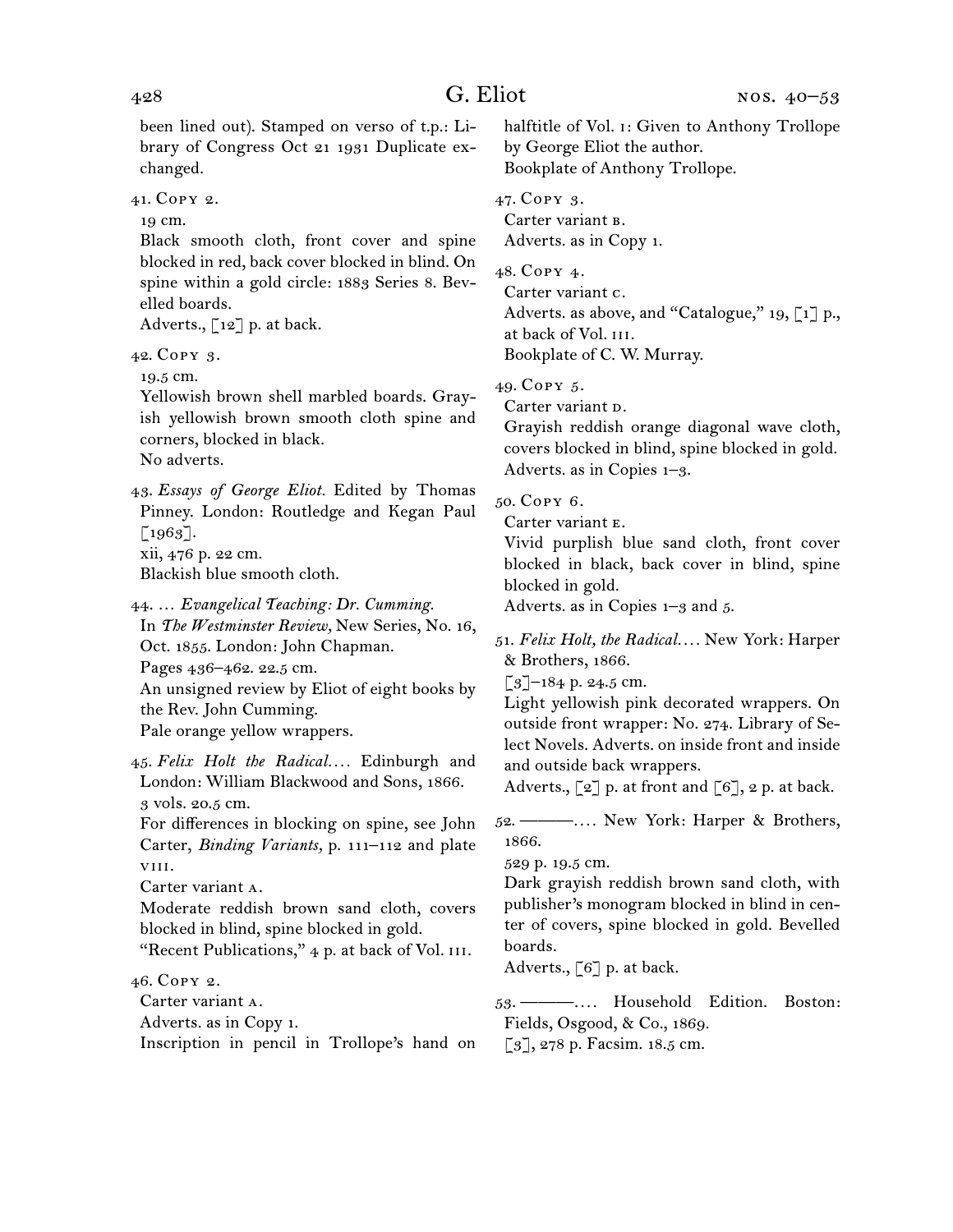Very dark red sand cloth, with author's signature blocked in gold on front cover, in blind on back cover, spine blocked in gold. At head of spine: George Eliot's Novels.

Advert.,  $\lceil 1 \rceil$  p. at front.

54.  *The George Eliot Birthday Book.* Edinburgh and London: William Blackwood & Sons [1881?].

 $[4]$ , 277,  $[1]$  p. 15.5 cm.

Printed in black and red throughout, with each page framed by a single rule in red.

Brief extracts from George Eliot's works for each day in the year, selected by Alexander Main, faced with blank spaces for signatures or names. Main's name does not appear in the book.

First published in 1878. This copy is undated but one of the adverts. is for the Fifth Edition of *Wise, Witty, and Tender Sayings,* which was published in 1881.

Brilliant blue diagonal fine rib cloth, front cover and spine elaborately blocked in gold and black, back cover blocked in blind. Bevelled boards. A.e.g.

Adverts., [2] p. at back.

55.  *The George Eliot Letters.* Edited by Gordon S. Haight*. . . .* New Haven: Yale University Press; London: Geoffrey Cumberlege, Oxford University Press, 1954–78.

9 vols. 25 cm.

Imprint of Vols. viii and ix: New Haven and London: Yale University Press, 1978.

Halftitle: The Yale Edition of the George Eliot Letters.

Dark gray smooth cloth.

56.  …*George Eliot's Blotter. A Commonplace-Book.*

[London]: The British Library [c1980].

24 p. Illus., facsims. 23.5 cm.

A British Library Booklet.

Edited from the manuscript in the British Library by Daniel Waley.

"The Text (Additional Ms.  $59866$ )," p.  $[6]-13$ . Brown illustrated wrappers, printed in color.

57.  *George Eliot's Life as Related in Her Letters and Journals.* Arranged and Edited by Her Husband J. W. Cross*. . . .* Edinburgh and London: William Blackwood and Sons, 1885. 3 vols. Fronts., plates, facsim. 20 cm.

Errata slip in Vol. III.

The illustrations to Vol. III include "The Heights, Witley. From a Sketch by Mrs [Helen] Allingham," facing p. 298.

Grayish brown diagonal fine rib cloth, covers and spine blocked in dark brown.

58.  ———. Arranged and Edited by Her Husband J. W. Cross*. . . .* A New Edition. Edinburgh and London: William Blackwood and Sons, 1885.

3 vols. Fronts., plates, facsim. 20 cm.

Errata corrected.

Grayish brown diagonal fine rib cloth, covers and spine blocked in dark brown, as first edition.

Adverts.,  $\lbrack 4 \rbrack$  p. at back of Vol.  $\overline{111}$ .

59.  *George Eliot's Life as related in her Letters and Journals.* Arranged and Edited by Her Husband J. W. Cross. With Illustrations*. . . .* New York: Harper & Brothers, 1885.

3 vols. Fronts., plates, facsim. 19.5 cm.

Very dark green pebble cloth, with author's signature blocked in gold on front cover, publisher's monogram blocked in blind on back cover.

Adverts.,  $\lbrack 4 \rbrack$  p. at back of Vol.  $\overline{111}$ .

60.  *George Eliot's Notebook for an Unwritten Novel.* By Jerome Beaty.

In *The Princeton University Library Chronicle,*  Vol. 18, No. 4, Summer 1957.

Pages 175–182. Facsim. 24 cm.

Transcript of the notebook in the Parrish Collection, p. 175–179.

Pale green illustrated wrappers.

61.  … *German Wit: Heinrich Heine.* In *The Westminster Review,* New Series, No. 17, Jan. 1856. London: John Chapman. Pages [1]–33. 22.5 cm.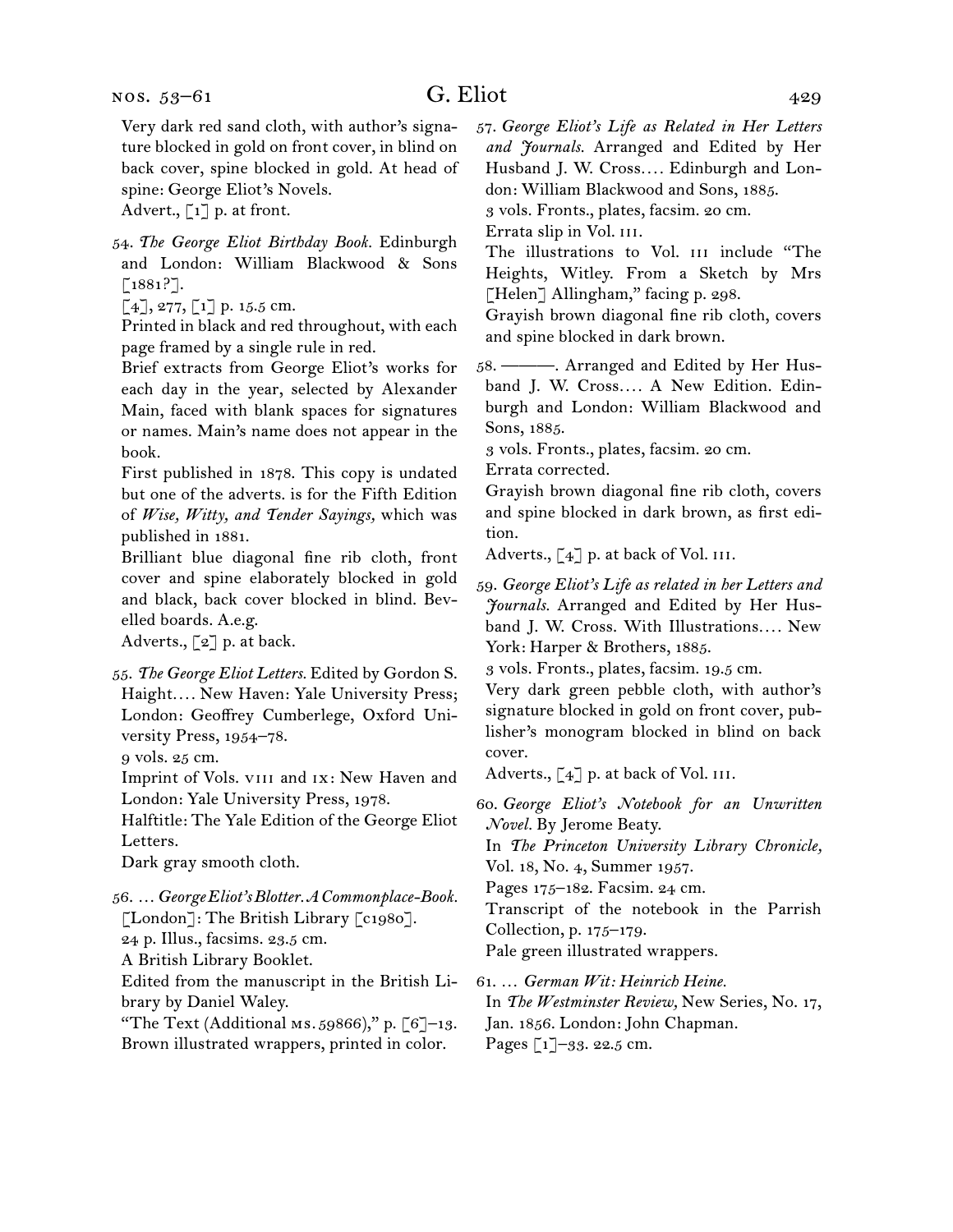An unsigned review by Eliot. Pale orange yellow wrappers.

62.  … *The Grammar of Ornament. By Owen Jones. . . .*

In *The Fortnightly Review,* Vol. 1, No. 1, May 15, 1865. London: Chapman and Hall. Pages [124]–125. 25 cm. A review by Eliot. Pale yellowish pink wrappers.

63.  *How Lisa loved the King.*

16 leaves. 20.5 cm.

Galleyproofs,withthreecorrectionsinpunctuation by the author, on p. 1, 2, and 12; 16 loose sheets printed on one side; dated "[March," on even-numbered pages and "1869.]" on oddnumbered pages.

The poem was published in *Blackwood's Edinburgh Magazine,* May 1869.

64.  ———.

In *Blackwood's Edinburgh Magazine,* Vol. 105, No. 643, May 1869. Edinburgh and London: William Blackwood & Sons.

Pages [513]–528. 22.5 cm.

Light brown illustrated wrappers.

 $65.$  ———.

In *Blackwood's Edinburgh Magazine,* American Edition, Vol. 68, No. 5, May 1869. New York: The Leonard Scott Publishing Co.

Pages [513]-528. 23 cm.

Pale orange yellow illustrated wrappers.

66.  ———*. . . .*Boston:Fields,Osgood, andCompany, (Successors to Ticknor & Fields,) 1869. 48 p. 17.5 cm.

Dark olive green sand cloth.

## 67.  Copy 2.

Moderate reddish brown sand cloth.

On front cover of both copies "Loved" is capitalized.

68.  Impressions of Theophrastus Such*. . . .* Edinburgh and London: William Blackwood and Sons, 1879.

 $[5]$ , 357,  $[1]$  p. 20 cm.

Grayish brown diagonal fine rib cloth, covers and spine blocked in black with a small design in the center blocked in gold on front cover, in black on back cover.

Adverts.,  $\lceil 2 \rceil$  p. at back. Tipped in on halftitle is a slip headed "Publishers' Note."

69.  … ———*. . . .* New York: Harper & Brothers, 1879.

28 p. 28 cm.

Caption title. At head of title: Franklin Square Library. Number 61. June 6, 1879.

No wrappers; stapled.

Adverts.,  $\lceil 4 \rceil$  p. at back.

70.  ———*. . . .* New York: Harper & Brothers, 1879.

234 p. 19.5 cm.

Advert. on verso of t.p. headed "George Eliot's Novels." Library Edition of *The Impressions of Theophrastus Such* is not priced.

Dark grayish olive diagonal fine rib cloth, with author's signature blocked in gold on front cover, publisher's monogram blocked in blind on back cover. Publisher's imprint on spine in capital letters, without a period.

"Valuable and Interesting Works," 6 p. at back.

71.  Copy 2.

Advert. on verso of t.p. as above.

A variety of pebble cloth, moderate brown, blocked as above. Publisher's imprint as above.

Adverts. as above.

## 72.  Copy 3.

Advert. on verso of t.p. as above, except that Library Edition of *The Impressions of Theophrastus Such* has been priced "1.25" in ink.

Very dark yellowish green pebble cloth, blocked as above.

Bookplate of Anna L. Ward, Park Place, Bloomfield, N. J.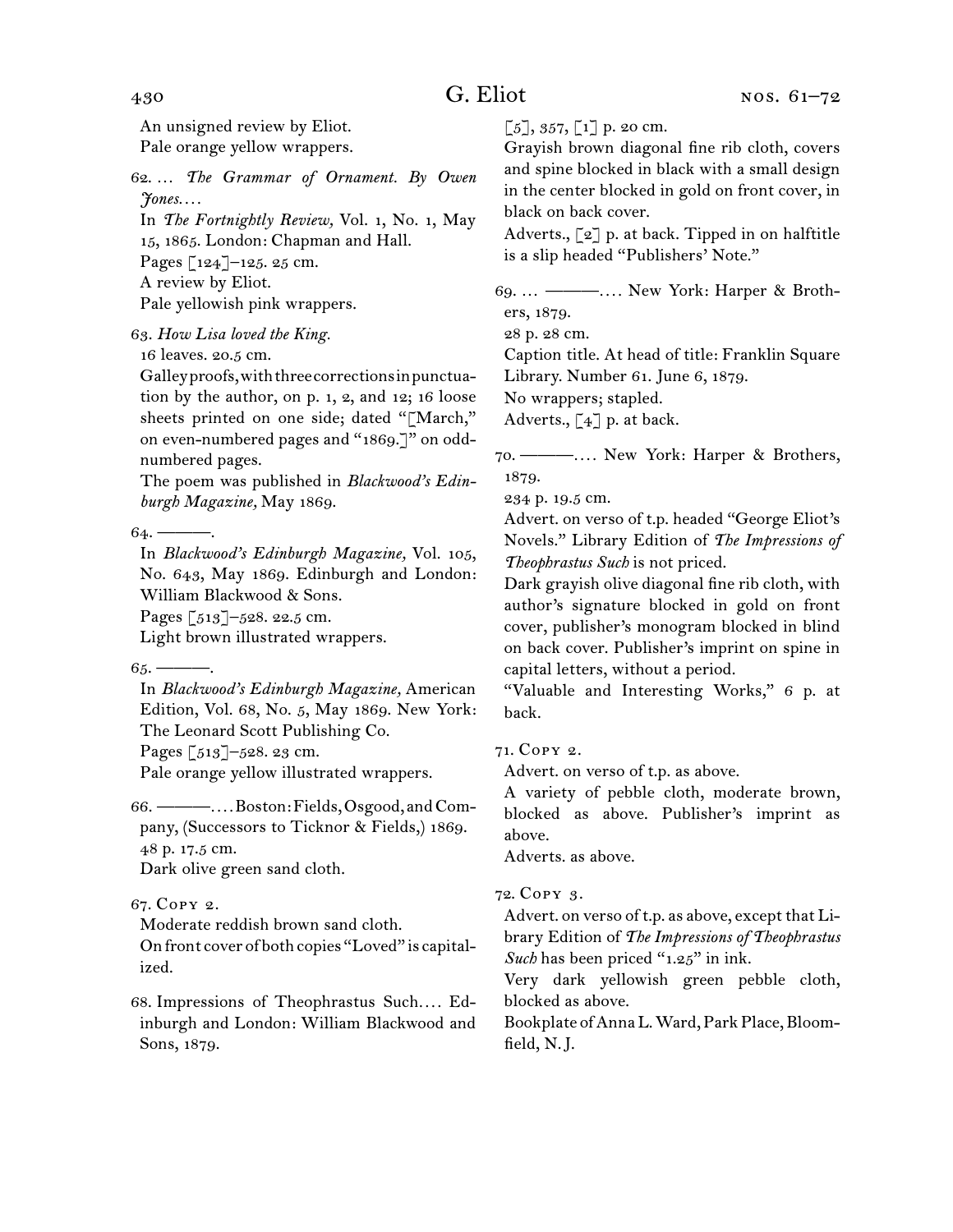nos. 73–83

## G. Eliot  $431$

73.  Copy 4.

Advert. on verso of t.p. has been reset and is headed "George Eliot's Works." The Library Edition of *The Impressions of Theophrastus Such*  has been priced at \$1.25, while the other Library Editions have all been reduced in price. Very dark yellowish green pebble cloth, blocked as above, but with a 2-line border blocked in blind on both covers, and with a gold rule at head and foot of spine. Publisher's imprint on spine in upper and lower case letters, with a period.

Adverts. as above.

74.  *The Influence of Rationalism.*

In *The Fortnightly Review,* Vol. 1, No. 1, May 15, 1865. London: Chapman and Hall.

Pages [43]–55. 25 cm.

A review by Eliot of W. E. H. Lecky's *History of the Rise and Influence of the Spirit of Rationalism in Europe.*

Pale yellowish pink wrappers.

75.  *Janet's Repentance. . . .* New York: Harper & Brothers, 1877.

[5]–258 p. 12 cm.

Yellowish gray wrappers, printed in black and red. On outside front wrapper: Harper's Half-Hour Series. [31.] Adverts. on outside back wrapper.

"Harper's Half-Hour Series," p. [1]-4 at front. Adverts., [6] p. at back.

76.  *The Legend of Jubal.*

Pages [1]–18 detached from *Macmillan's Magazine,* Vol. 22, No. 127, May 1870. [London and Cambridge: Macmillan and Co.] 22.5 cm.

Unbound.

77.  *The Legend of Jubal and Other Poems. . . .* Edinburgh and London: William Blackwood and Sons, 1874.

3 prel. leaves, 242 p. 17.5 cm.

Erratum slip inserted.

Very deep purplish red sand cloth, front cover blocked in blind with two flowers blocked in gold in the center, back cover blocked in blind. Bevelled boards.

"Recent Publications," 16 p. at back.

Inscription in purple ink on halftitle: To Alexander Main In memory of his helpful sympathy, from George Eliot May, 1874.

78.  Copy 2.

Printed on thinner paper.

Erratum slip inserted.

Binding and adverts. as above.

Bookplate with a lion, a Maltese cross, and the motto: Sub robore virtus.

79.  ———*. . . .* Author's Edition. Boston: James R. Osgood and Company, (Late Ticknor &

Fields, and Fields, Osgood, & Co.), 1874.

v, 233 p. 18 cm.

"From advance sheets."

Reddish brown sand cloth, front cover and spine blocked in gold, back cover blocked in blind. Bevelled boards.

80.  ———*. . . .*Author's Copyright Edition. Toronto: Adam, Stevenson & Co, 1874.

 $[4]$ , 210 p. 18.5 cm.

Dark yellowish green sand cloth, front cover blocked in black and gold, back cover in blind, spine blocked in gold.

Blocked in blind at foot of back cover: Hunter, Rose & Co. Binders.

81.  Copy 2.

Deep blue vertical coarse dotted-line cloth, blocked as Copy 1.

82.  ———*. . . .* Copyright Edition. Berlin: Albert Cohn, 1874.

1 prel. leaf, 242 p., 1 leaf. 18 cm.

Red, blue, and brown antique spot marbled boards, edges, and endpapers. Brown leather spine and corners. Black leather label on spine (second label lacking). Spine tooled in gold.

83.  *Letters from George Eliot to Elma Stuart, 1872–1880.* Edited by Roland Stuart. London: Simpkin, Marshall, Hamilton, Kent, & Co., Ltd., 1909.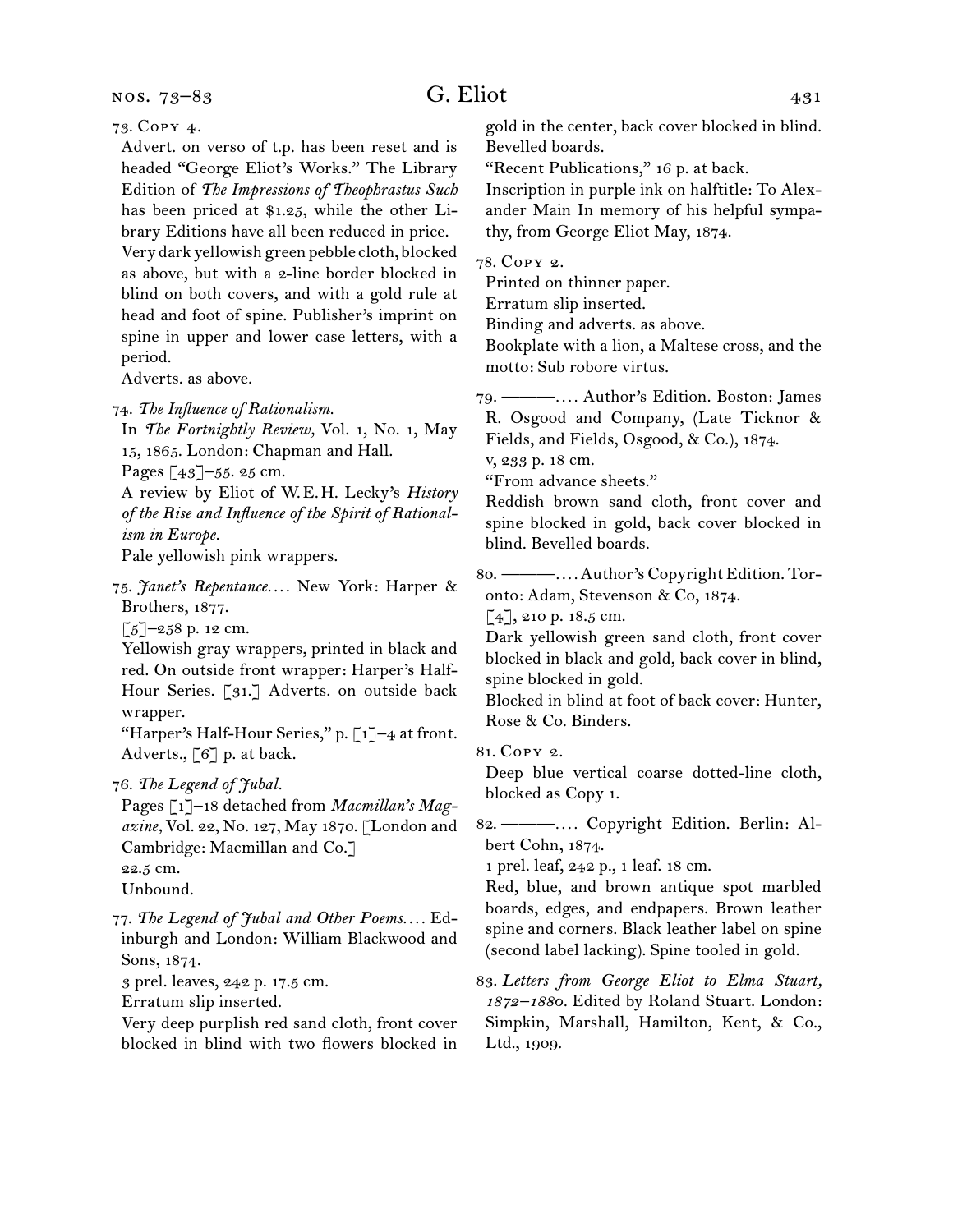xiv, 179, [1] p. Front., plate, facsim. 21 cm. Moderate violet diagonal rib cloth. T.e.g. Spanish marbled endpapers, light gray on white. Advert.,  $\lceil 1 \rceil$  p. at back.

84.  *Letters of George Eliot.*

In *The Athenaeum,* No. 2822, Nov. 26, 1881. [London: J. Francis.]

Pages 703–704. 31 cm.

Letters to Prof. D. Kaufmann, dated May 31, '77, Oct. 12, '77, and April 17, '79, and signed M. E. Lewes.

No wrappers; unstitched.

85.  *The Letters of George Eliot.* Selected with an Introduction by R. Brimley Johnson. London: John Lane The Bodley Head Ltd. [1926].

ix p., 1 leaf, 219 p. 19.5 cm.

Grayish reddish orange buckram. Paper label on spine. Top edges stained grayish reddish orange.

Adverts.,  $\lceil 4 \rceil$  p. at back.

86.  *Life of Sterling.*

Part of "Art. ix.—Contemporary Literature of England," in *The Westminster Review,* No. 111, Jan. 1852. London: John Chapman.

Pages 247–251. 22.5 cm.

An unsigned review by Eliot of Thomas Carlyle's *The Life of John Sterling.*

Pale orange yellow wrappers. Back wrapper lacking.

87.  *The Lifted Veil.*

In *Blackwood's Edinburgh Magazine,* Vol. 86, No. 525, July 1859. Edinburgh and London: William Blackwood & Sons.

Pages 24–48. 22.5 cm.

Published anonymously.

Light yellowish brown illustrated wrappers.

## 88.  *The Lifted Veil and Brother Jacob. . . .* Copyright Edition. Leipzig: Bernhard Tauchnitz, 1878.

240 p. 15 cm.

On halftitle: Collection of British Authors. Tauchnitz Edition. Vol. 1732.

Dark grayish purple German marbled boards. Dark brown pebble cloth spine and corners. Sprinkled edges.

Bookplate of John Whitehead.

89.  *Middlemarch: A Study of Provincial Life. . . .* Edinburgh and London: William Blackwood and Sons, 1871–72.

8 parts (4 vols.). 18 cm.

Errata slip in Book iv.

Strong yellow green illustrated wrappers. Adverts. on inside front and inside and outside back wrappers.

Adverts.: Book 1, [1]-16 p. at front, 17-22 p. at back; Book  $\overline{11}$ –8 p. at front, 9–14 p. at back; Books  $III-VIII$ , [1]–4 p. at front, 5–8 p. at back. "Catalogue," 60, [2] p. at back of Book VIII. Slip announcing the following Book (i.e. part) inserted after text in Books i, ii, iv, v, and vii. In Book vi, the slip announces the following two Books. The slip in Book vii is inverted.

Inscription on t.p. in Book i: With the Author's Compliments. On halftitle in Book ii and on flytitle of Books III-VI and VIII: With the Author's compliments. On flytitle of Book vii: From the Author.

Inscription on outside front wrapper of Books ii and v–viii: S. S. Hennell. On outside front wrapper of Books iii and iv: Sara S. Hennell.

90.  Copy 2.

18.5 cm.

Errata slip in Book iv.

Dark yellowish green sand cloth, spine blocked in gold. Original wrappers bound in. The wrappers are identical to those of Copy 1, except for Book i, in which they are very light greenish blue, and the adverts. on inside and outside back wrapper vary.

Adverts. as in Copy 1, with the following exceptions: Book i has two additional pages at back, numbered 23–24. Book ii has two additional pages at back, numbered 15–16.In Book viii, p. 5–8 follow p.  $\lceil 1 \rceil$ –4 at front rather than being inserted at back. The slips announcing the fol-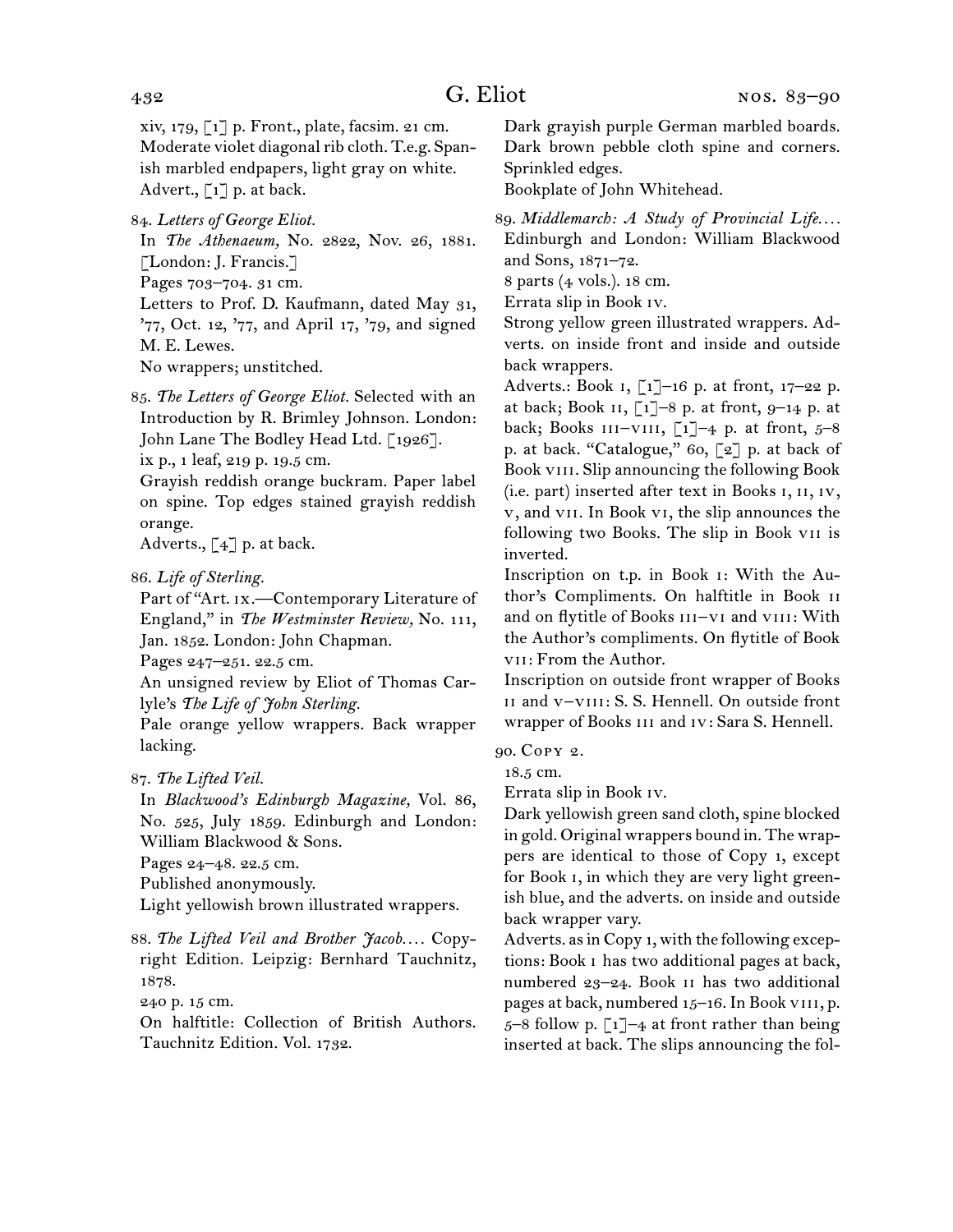lowing Book are present in Books III, v, vI, and vii; they have been torn out of Books i, ii, and iv. The slip in Book vii is not inverted. Stamp of The Church Institute, Bramley, on one or more pages of every part except Book v. 91.  ———*. . . .* Edinburgh and London: William Blackwood and Sons, 1871–72. 4 vols. 18.5 cm. Vivid purplish blue sand cloth, front cover and spine blocked in black and gold. 92.  ———*. . . .* New York: Harper & Brothers, 1873.  $\lceil 3 \rceil$ –288 p. 24 cm. Very dark green pebble cloth, front cover and spine blocked in gold, publisher's monogram blocked in blind on back cover. Imprint at foot of spine in upper and lower case letters and with a period. Adverts., p. [1]–2 at front. "Summer Book-List," 4 p., and miscellaneous adverts., with "Harper's Library of Select Novels" ending with No. 395, 4 p. at back. Inscribed on front flyleaf: Wm. Mulligan 1873. 93.  Copy 2. Moderate reddish brown diagonal dot and line cloth, blocked as above. Imprint at foot of spine in capital letters and without a period. Adverts. as above. 94.  Copy 3. Dark green sand cloth, blocked and lettered as Copy 1. Adverts., p. [1]-2 at front. "Spring Book-List," 4 p., and miscellaneous adverts., with "Harper's Library of Select Novels" ending with No. 391, 4 p. at back. Inscribed on front flyleaf: Mary B. King. July 1st 1873. *Middlemarch* 95.  *Quarry for Middlemarch. . . .* Edited, with an Introduction and Notes, by Anna Theresa Kitchel*. . . .* Berkeley and Los Angeles: University of California Press; London: Cambridge University Press, 1950. v, 68 p. 24 cm. On outside front wrapper: To accompany Nineteenth-Century Fiction, Volume 4. From the manuscript in the Houghton Library at Harvard University. Strong orange yellow wrappers, printed in red. 96.  *The Mill on the Floss. . . .* Edinburgh and London: William Blackwood and Sons, 1860. 3 vols. 20.5 cm. Carter variant a, without leaf of advert. and conjugate blank in Vol. i. Grayish reddish orange diagonal wave cloth, covers blocked in blind, spine blocked in gold. "Publications,"  $15$ ,  $\lceil 1 \rceil$  p. at back of Vol. III. Inscription on halftitle of Vol. i: From the publishers. 97.  Copy 2. Carter variant  $B$ , with leaf of advert. and conjugate blank in Vol. i. Different blocking in blind and gold. Adverts. in Vol. iii as in Copy 1. 98.  Copy 3. Carter variant  $B$ , without leaf of advert. and conjugate blank in Vol. i. Binding as Copy 2. Adverts. in Vol. iii as in Copy 1. Inscription on t.p. of Vol. i: From the publishers. Book label of S. Clutterbuck. 99.  ———*. . . .* New York: Harper & Brothers, 1860. 464 p. 20 cm. Black horizontal cord cloth, with publisher's monogram blocked in blind in center of covers. Adverts.,  $\lceil 4 \rceil$  p. at back. 100.  Copy 2. Dark grayish brown diagonal wave cloth, blocked in blind as Copy 1. Adverts.,  $\lceil 4 \rceil$  p. at back, final 2 p. of which differ from those in Copy 1.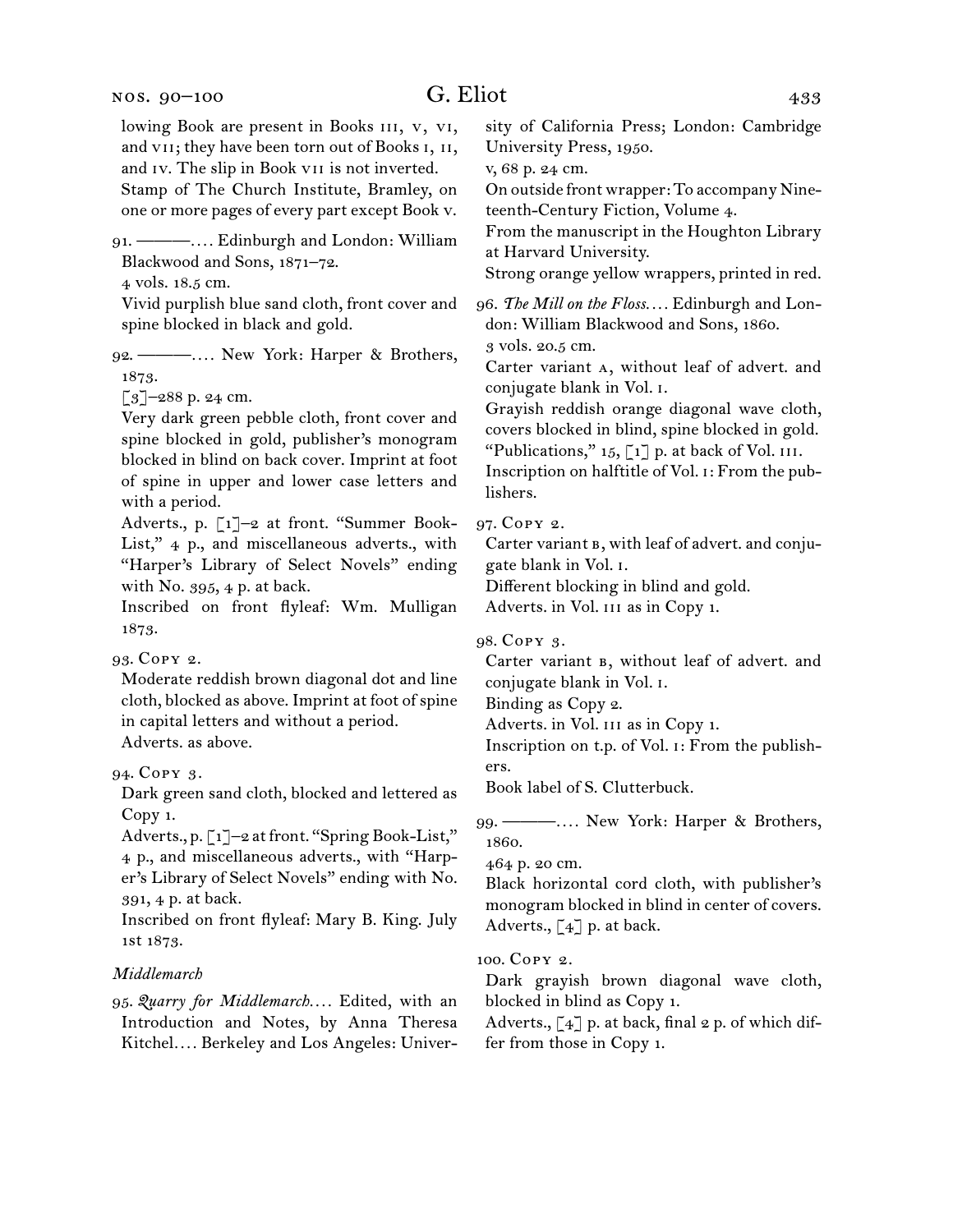Inscription dated June 1860 on free front endpaper.

A shabby copy.

101.  ———*. . . .* New York: Harper & Brothers, 1860.

189 p. 24.5 cm.

Moderate yellowish pink decorated wrappers. On outside front wrapper: No. 215. Library of Select Novels. Adverts. on inside front and inside and outside back wrappers.

Adverts., [2] p. at back.

102.  *Mr. Gilfil's Love Story. . . .* New York: Harper & Brothers, 1877.

[5]–201 p. 12 cm.

Yellowish gray wrappers, printed in black and red. On outside front wrapper: Harper's Half-Hour Series. [30.] Adverts. on outside back wrapper.

"Harper's Half-Hour Series," p.  $\lceil 1 \rceil$ -4 at front. Adverts., [6] p. at back.

103.  … *The Natural History of German Life.* In *The Westminster Review,* New Series, No. 19, July 1856. London: John Chapman. Pages 51–79. 22.5 cm. An unsigned review by Eliot of two books by

W. H. Riehl.

Pale orange yellow wrappers.

| 104. The Poems of George Eliot. Complete Edi-   |
|-------------------------------------------------|
| tion. With Illustrations by Schell, Taylor, St. |
| John Harper, and Others. New York: Thomas       |
| Y. Crowell & Co. $\lceil c1884 \rceil$ .        |

442 p. Front., plates. 23.5 cm.

"George Eliot as a Poet," by Matthew Browne [pseud. of William B. Rands], p. [7]–18.

Dark yellowish brown diagonal fine rib cloth, front cover and spine elaborately blocked with illustrations in gold, black, and red. Bevelled boards. A.e.g. Floral-patterned endpapers, light yellowish brown on pale orange yellow.

105.  *Poems of George Eliot.* New York: White, Stokes, and Allen, 1886. 202 p. 15.5 cm.

T.p. printed in red.

Dark olive green smooth cloth, front cover blocked in gold. T.e.g.

Adverts.,  $\lceil 1 \rceil$  p. at back.

106.  *Romola.*

The sheets extracted from *The Cornhill Magazine,* Vol. 6, No. 31 – Vol. 8, No. 44, July 1862– Aug. 1863. [London: Smith, Elder and Co.] Pages [1]–43, [145]–186, [289]–318, [433]– 470, [577]–604, [721]–757, [1]–30, [145]– 171, [281]–309, [417]–440, [553]–576, [681]– 705, [1]–34, [129]–153. Plates, illus. 23 cm. The illustrations are by Frederic Leighton. Black morocco, gilt. T.e.g. ALS in purple ink, M. E. Lewes to Mr. [Lewis Strange] Wingfield, [February? 1872], inlaid in front cover. Stamp of Bayons Manor embossed in blind on p.  $\lceil 1 \rceil$  and  $\lceil 289 \rceil$  of first sequence.

107.  ———*. . . .* London: Smith, Elder and Co., 1863.

3 vols. 20 cm.

Dark olive green vertical dot and line cloth, covers blocked in blind, spine blocked in gold. "New Novels," 2 p. at back of Vol. II.

Inscription on free front endpaper of each vol.: Wingfield Hague Library.

108.  Copy 2.

Binding and adverts. as above.

Inscription in pencil in Trollope's hand on free front endpaper of Vol. i: Given to Anthony Trollope by George Elliot [*sic*].

Bookplate of Anthony Trollope.

109.  Copy 3.

Binding and adverts. as above.

Inscription on free front endpaper of each vol.: [Edward] Burne-Jones.

110.  ———*. . . .* Copyright Edition*. . . .* Leipzig: Bernhard Tauchnitz, 1863.

2 vols. 17 cm.

Lacks halftitles.

Extra-illustrated with photographs.

White parchment paper boards, covers and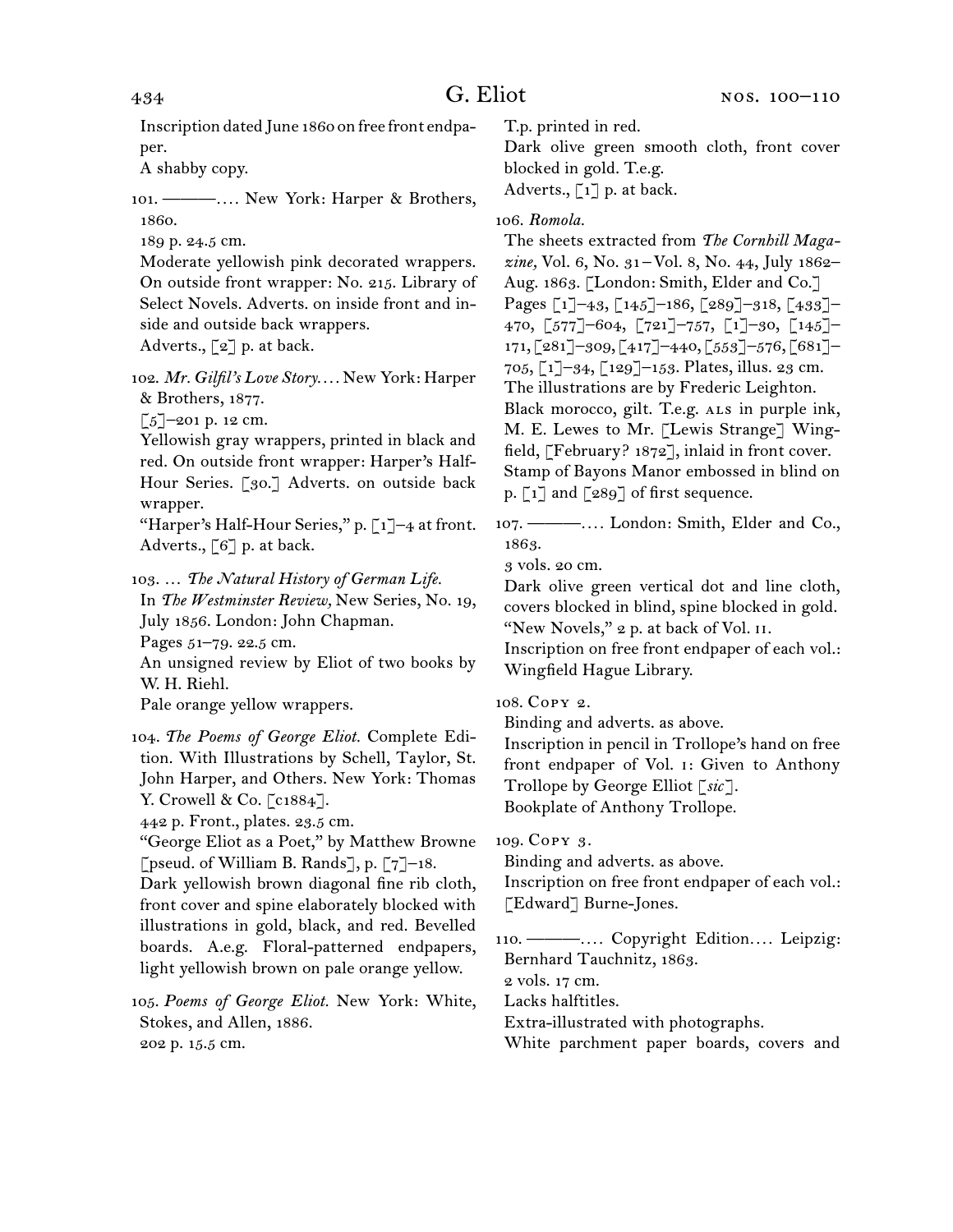spine blocked with a Florentine design in very dark red and gold. Bevelled boards. T.e.g. Vertical rib textured endpapers, patterned gold on dark red.

Inscription in pencil on recto of frontispiece leaf of Vol. i: Morris L. Parrish from his Mother. Florence. 1893. Below this, in ink: This copy of 'Romola' was illustrated by my mother, the photographs having been selected by her when she and my sister Helen were in Florence in 1893. She presented the book to me on her return home. Naturally I have always prized it very highly M. L. Parrish Pine Valley N. J. 8th July 1930.

111.  Copy 2.

16 cm.

Lacks halftitles.

Extra-illustrated with photographs.

White parchment paper boards, different blocking in gold. Edges stained red. White moiré vertical rib textured endpapers.

Bookplate of Robert J. McGee.

112.  Copy 3.

16 cm.

Lacks halftitles.

Extra-illustrated with photographs.

White parchment paper boards, covers and spine blocked with a Florentine design in very dark red and gold, similar to that of Copy 1. Initials C.F.K. printed in red and gold on front cover. Bevelled boards. A.e.g. Patterned endpapers (pattern same as that in Copy 1), dark gold on light gold.

Inscription on recto of frontispiece leaf of Vol. i dated June 19th, 1925.

113.  *Romola. A Novel. . . .* With Illustrations. New York: Harper & Brothers, 1863.

vi p., 1 leaf, [9]–250 p. Illus. 24 cm.

The illustrations are those by Frederic Leighton.

Black hexagon cloth, blocked in blind.

"Harper's Library of Select Novels," 2 p., and "New Books," Aug. 1863,  $3$ , [1] p., at back.

114.  *Romola. . . .* Three Volumes in One. London: Smith, Elder and Co., 1864.

3 vols. in 1. Front. 20 cm.

Vols. ii and iii lack title pages.

The frontispiece is by Frederic Leighton.

Reddish brown smooth cloth, front cover and spine blocked in gold and black, back cover blocked in blind.

Bookplate of John Harrison.

115.  ———*. . . .* Illustrated Edition. London: Smith, Elder and Co., 1865.

vii, [1], 535, [1] p. Front., plates. 19.5 cm. Added t.p., engraved.

The four illustrations are those by Frederic Leighton, who also drew the added t.p.

Dark red horizontal cord cloth, covers blocked in blind, spine blocked in gold.

#### *Romola. Dutch*

116.  … *Romola.* Uit het Engelsch door Dr. I. C. van Deventer*. . . .* Haarlem: A. C. Kruseman, 1864.

3 vols. in 1. Fronts. 23.5 cm.

The frontispieces are lithographs after Frederic Leighton.

Very dark red boards embossed with a leaf pattern. Grayish yellowish brown pebble cloth spine.

117.  *The Sad Fortunes of the Rev. Amos Barton. . . .* New York: Harper & Brothers, 1877.

 $\left[\frac{5}{2}\right]$ –123 p. 12 cm.

Yellowish gray wrappers, printed in black and red. On outside front wrapper: Harper's Half-Hour Series. [29.] Adverts. on outside back wrapper.

"Harper's Half-Hour Series," p. [1]–4 at front. Adverts., [4] p. at back.

Stamped on outside front wrapper: Library of Congress Copyright No. [in pencil:] 2661 [stamped:] 1877. City of Washington. Label pasted on outside front wrapper: Reserve Storage Collection (which has been crossed out).

Stamped on verso of t.p.: Library of Congress May 25 1931 Duplicate exchanged.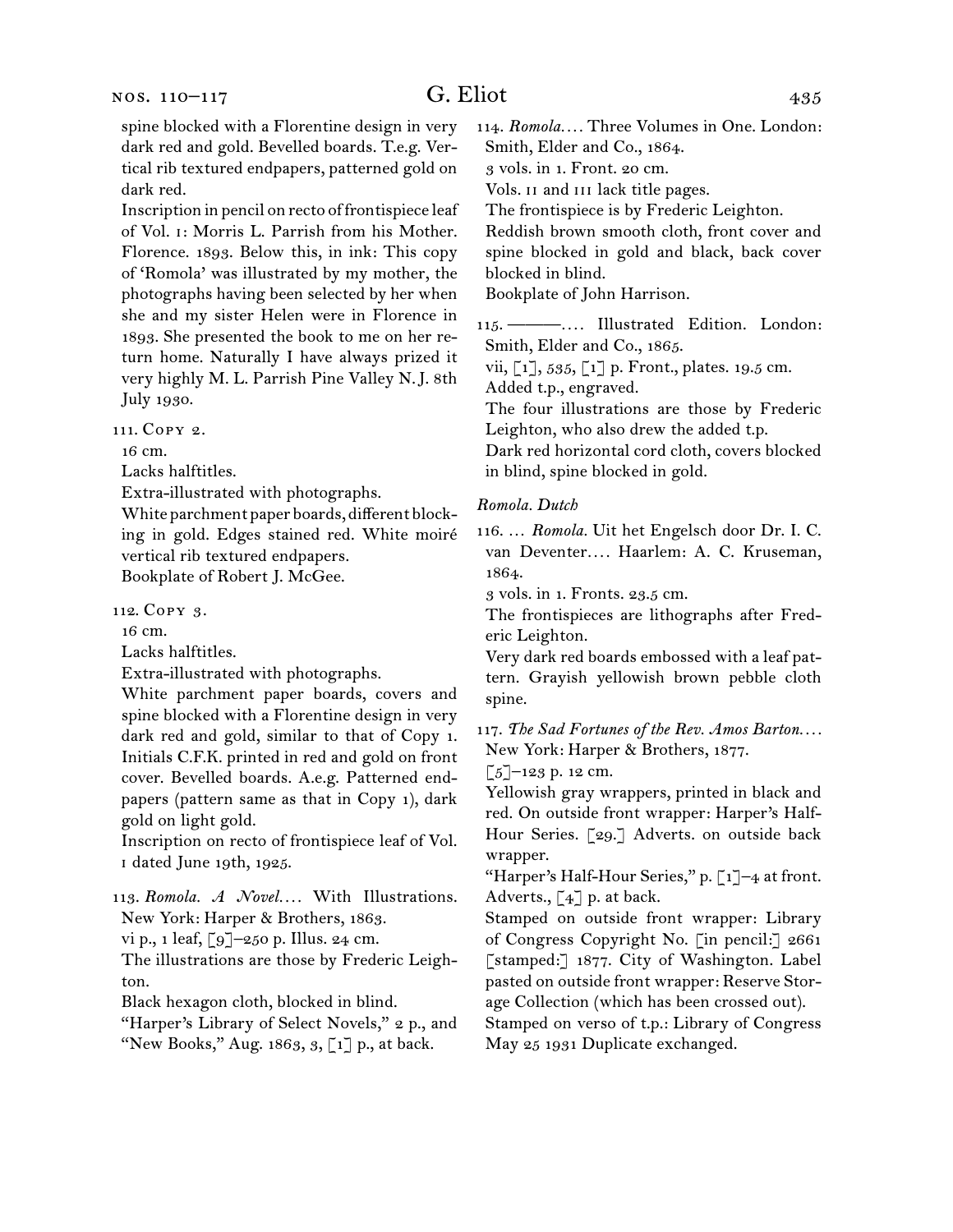## 436 G. Eliot

118.  Copy 2.

Moderate olive green diagonal fine rib cloth, blocking in black and red matches outside front wrapper of Copy 1, publisher's monogram blocked in black on back cover. Adverts. as above.

119.  *Scenes of Clerical Life.*

In *Blackwood's Edinburgh Magazine,* Vol. 81, No. 495–Vol. 82, No. 505, Jan. – Nov. 1857. Edinburgh and London: William Blackwood & Sons.

Pages [1]–22, 153–172, 319–334, 416–434,  $\left[521\right]$ –539, 685–702, 55–76, 189–206, 329–

344, 457–473, [519]–541. 22.5 cm.

No. 500: Second Edition.

Published anonymously.

Light yellowish brown illustrated wrappers.

120.  ———*. . . .* Edinburgh and London: William Blackwood and Sons, 1858.

2 vols. 21 cm.

"Originally published in Blackwood's Magazine."

Very dark red vertical cord cloth, covers and spine blocked in blind.

121.  *Scenes of Clerical Life. The Sad Fortunes of Rev. Amos Barton.—Mr. Gilfil's Love-Story.— Janet's Repentance. . . .* Originally Published in "Blackwood's Magazine." New York: Harper & Brothers, 1858.

1 prel. leaf, 185 p. 24.5 cm.

Light brown decorated wrappers. On outside front wrapper: No. 208. Library of Select Novels. Adverts. on inside front and inside and outside back wrappers.

Adverts.,  $\lceil 2 \rceil$  p. at back.

Stamp of Burnham's Library on outside front wrapper.

122.  *Scenes of Clerical Life. . . .* Second Edition*. . . .* Edinburgh and London: William Blackwood and Sons, 1859.

2 vols. 17.5 cm.

Dark reddish brown vertical cord cloth, covers blocked in blind, spine blocked in gold.

"Books Published," 16 p. at back of Vol. ii. Stamped on t.p. of each vol.: Charles L. Dodgson. With his monogram, CLD, in purple ink on pastedown front endpaper of each vol.

123.  Copy 2.

Binding and adverts. as above. Book label of Hugh Ellis-Rees.

124.  ———*. . . .* With Illustrations by Hugh Thomson. London: Macmillan and Co., Limited; New York: The Macmillan Company, 1906.

viii, 429 p. Colored front., colored plates, illus. 18.5 cm.

Very dark green smooth cloth, with a shepherd and his flock in a field of flowers blocked in gold on front cover and on spine. A.e.g. Adverts., [2] p. at back.

125.  *Selections from George Eliot's Letters.* Edited by Gordon S. Haight. New Haven and London: Yale University Press [c1985].

x, 567 p. Front. 24 cm.

"This is a condensation of the George Eliot letters originally published in nine volumes,  $1954 - 78.$ " — p. iv.

Grayish brown buckram, spine blocked in gold and aluminum.

126.  *Silas Marner: The Weaver of Raveloe. . . .* Edinburgh and London: William Blackwood and Sons, 1861.

3 prel. leaves, 364 p. 20.5 cm.

Grayish reddish orange diagonal wave cloth, covers blocked in blind, spine blocked in gold.

"Publications," 16 p., and advert. for *Autobiography of Dr Alexander Carlyle,* [4] p., at back.

127.  Copy 2.

Moderate reddish brown diagonal wave cloth, blocking as above. Imprint at foot of spine larger.

Adverts. as above, except that the 16-p. catalogue differs slightly.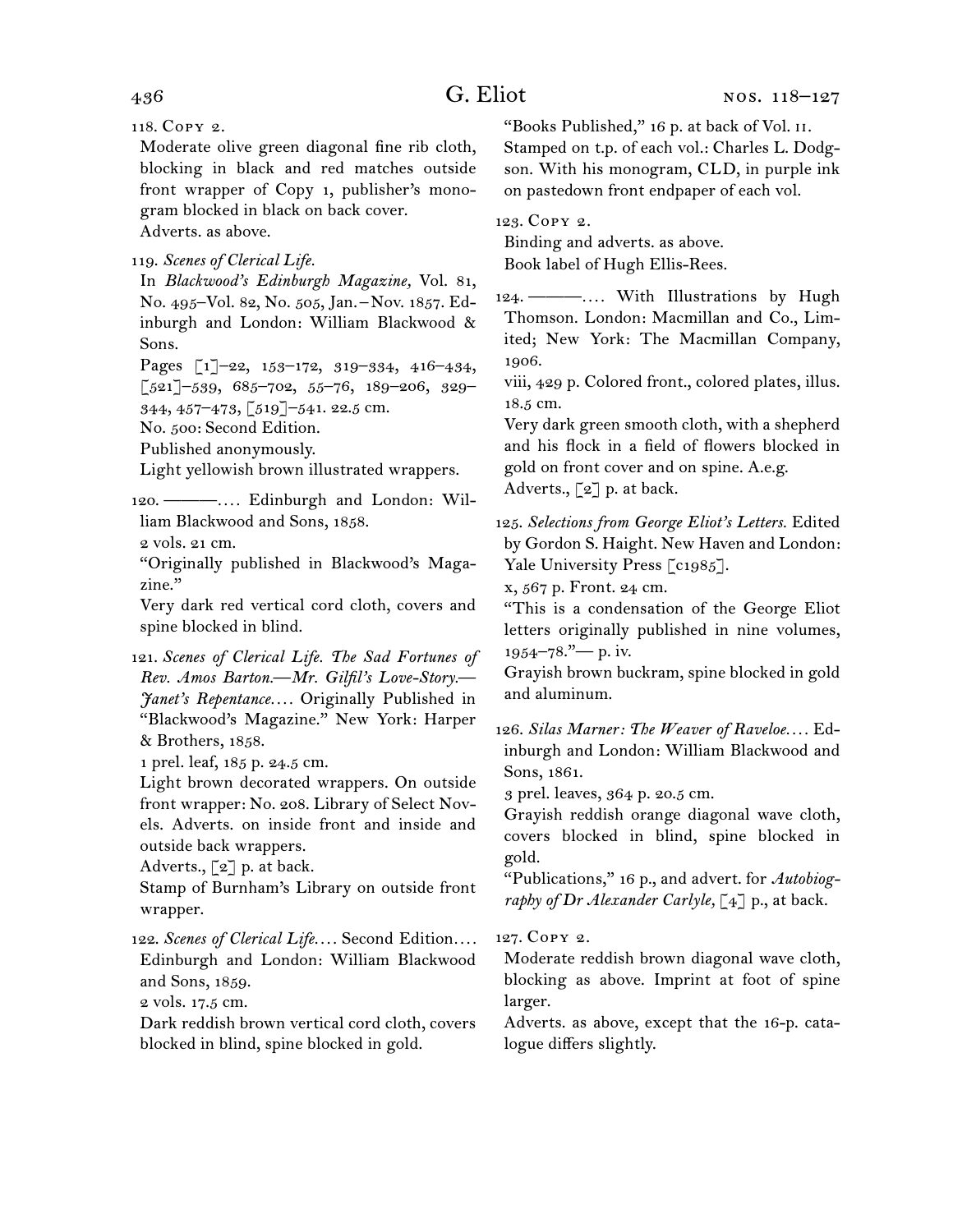nos. 128–138

Grayish reddish orange diagonal wave cloth, different blocking in blind and gold (with a smaller ornament on spine). Imprint at foot of spine in a font different from those on Copies 1 and 2.

Advert. for *Autobiography of Dr Alexander Carlyle,* [4] p., tipped in on free front endpaper. "Publications," 16 p. at back as in Copy 2.

129.  Copy 4.

18 cm.

Moderate reddish brown diagonal wave cloth, blocking in blind and gold differs from all preceding copies. No imprint at foot of spine. No adverts.

130.  *Silas Marner, the Weaver of Raveloe.* By the Author of "Adam Bede"*. . . .* New York: Harper & Brothers, 1861.

265 p. 20 cm.

Moderate reddish brown horizontal cord cloth, blocked in blind.

Adverts., [22] p. at back.

131.  Copy 2.

Black diagonal wave cloth, same blocking in blind.

Adverts. as above.

132.  … *Silas Marner. The Lifted Veil. Brother Jacob.* Edinburgh and London: William Blackwood and Sons, 1878.

4 prel. leaves, 408 p. 18.5 cm.

At head of title: The Works of George Eliot. Halftitle: The Works of George Eliot. Cabinet

Edition.

Dark olive green diagonal fine rib cloth, covers and spine blocked in black. Bookplate of L M V de W.

133.  … *Silly Novels by Lady Novelists.*

In *The Westminster Review,* New Series, No. 20,

Oct. 1856. London: John Chapman. Pages 442–461. 22.5 cm.

Published anonymously.

Pale orange yellow wrappers.

134.  *The Spanish Gypsy. A Poem. . . .* Edinburgh and London: William Blackwood and Sons, 1868.

3 prel. leaves, 358 p. 22 cm.

Vivid purplish blue sand cloth, with a small circular design blocked in gold on front cover, spine blocked in gold.

"Recent Publications," 8 p. at back.

135.  ———*. . . .* Boston: Ticknor and Fields, 1868.

 $[3]$ , 287 p. 18 cm.

"Author's Edition, from Advance Sheets."

Dark olive green sand cloth, front cover blocked in gold, back cover in blind, spine blocked in gold. Bevelled boards.

Inscription on flyleaf dated Aug. 5th, 1868.

136.  Copy 2.

Very dark yellowish green sand cloth, blocked as above. Bevelled boards.

With changes in the author's hand on p. 5, 12, 13, 16, 18, 20, 24, 43, 53, 58, 59, 60, 62, 70, 73, 75, 76, 77, 82, 93, 94, 100, 107, 111, 117, 119, 123, 132, 133, 135, 141, 145, 147, 150, 151, 156, 159, 164, [179], 189, 193, 198, 205, 210, 211, 212, 213, 216, 217, 220, 221, 224, 225, 227, 236, 237, 243, 251, 279.

Inscription in purple ink on flyleaf: Francis Sharman from his friend C. L. Lewes 11 March 1884 The alterations in ink were made by George Eliot herself.

137.  Copy 3.

Moderate reddish brown sand cloth, blocked as Copies 1 and 2. Bevelled boards.

Inscription on front flyleaf dated Dec. 1868.

138.  *The Spanish Gypsy. . . .* Fourth Edition. Edinburgh and London: William Blackwood and Sons, 1869.

[5], 382 p. 18 cm.

Vivid blue sand cloth, with a single rule border in gold on front cover, in blind on back cover. Bevelled boards.

Inscribed on halftitle: To my darling wifeChester June 12. 1871 C[harles] K[ingsley].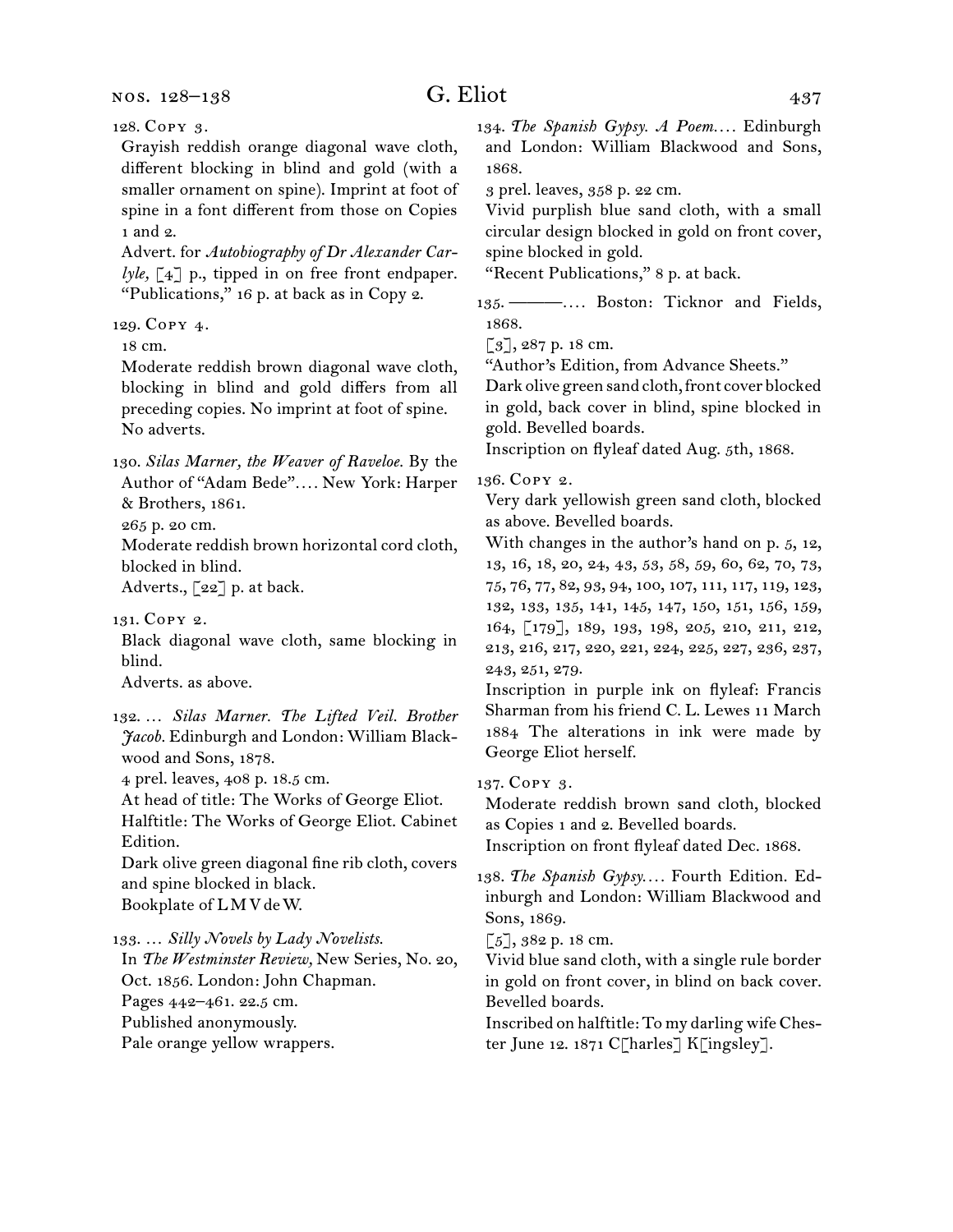Marginal markings in pencil and crayon and some underlining in pencil.

Pasted to the free front endpaper is a folded sheet on which Mrs. Charles Kingsley has transcribed in ink "Critiques on her [George Eliot's] writings in the Spectator of January 1. 1881," which she has described as "admirable."

139.  *Three Months in Weimar.*

In *Fraser's Magazine for Town and Country,*  Vol. 51, No. 306, June 1855. London: John W. Parker and Son.

Pages 699–706. 23 cm.

Published anonymously.

Light grayish yellowish brown wrappers.

140.  *Uit George Eliot*, door Marie Neve. Haarlem: A. C. Kruseman, 1872.

2 prel. leaves, 156 p. 16.5 cm.

Engraved t.p., with a vignette by C. Rochussen.

A collection of extracts translated into Dutch. Dark reddish orange sand cloth, front cover and spine blocked in gold and blind, back cover blocked in blind. Bevelled boards.

141.  *Wise, Witty, and Tender Sayings in Prose and Verse.* Selected from the Works of George Eliot by Alexander Main*. . . .* Edinburgh and London: William Blackwood and Sons, 1872. xvi, 331, [1] p. 17 cm.

Dark red sand cloth, front cover blocked in black and gold, spine blocked in black. Bevelled boards. A.e.g.

"Recent Publications,"  $15$ ,  $\lceil 1 \rceil$  p. at back.

142.  ———. Selected from the Works of George Eliot by Alexander Main. Second Edition with Supplementary Sayings from 'Middlemarch.' Edinburgh and London: William Blackwood and Sons, 1873.

 $\left[\begin{matrix}iii\end{matrix}\right]$ -xvii, 417,  $\left[\begin{matrix}1\end{matrix}\right]$  p. 17 cm.

Dark brown sand cloth, front cover blocked in black and gold (as first edition), spine blocked in black (but with more elaborate borders at

head and foot and with "Second Edition" in place of decoration and imprint at foot). Bevelled boards. A.e.g.

Advert., p. [i]–[ii], at back.

143.  *Wit and Wisdom of George Eliot.* Boston: Roberts Brothers, 1876 [c1873].

vi, 277 p. 15 cm.

Based on *Wise, Witty, and Tender Sayings in Prose and Verse.* 

Moderate reddish brown pebble cloth, covers and spine blocked in blind. Glazed edges, red. Adverts.,  $\lceil 4 \rceil$  p. at back.

144.  ———. With a Biographical Memoir. Boston: Roberts Brothers, 1881 [c1873].

xxxi, 277 p. 15 cm.

The "Biographical Memoir," p. [vii]–xxxi, is unsigned.

Grayish brown diagonal fine rib cloth, front cover and spine blocked in black and red. Glazed edges, red. Leaf-patterned endpapers, yellowish white on light grayish olive. Adverts., [6] p. at back.

145.  … *Woman in France: Madame de Sablé.*

In *The Westminster Review,* New Series, No. 12, Oct. 1854. London: John Chapman. Pages 448–473. 22 cm An unsigned review by Eliot. Pale orange yellow wrappers.

146.  … *Worldliness and Other-Worldliness: the Poet Young.* In *The Westminster Review,* New Series, No. 21, Jan. 1857. London: John Chapman. Pages [1]-42. 22.5 cm. Published anonymously. Pale orange yellow wrappers.

147.  … *A Writer's Notebook, 1854 –1879, And Uncollected Writings.* Edited by Joseph Wiesenfarth. Charlottesville: Published for the Bibliographical Society of the University of Virginia by the University Press of Virginia [1981]. xli, 301 p. Plates, illus., facsims. 28.5 cm. Light green buckram.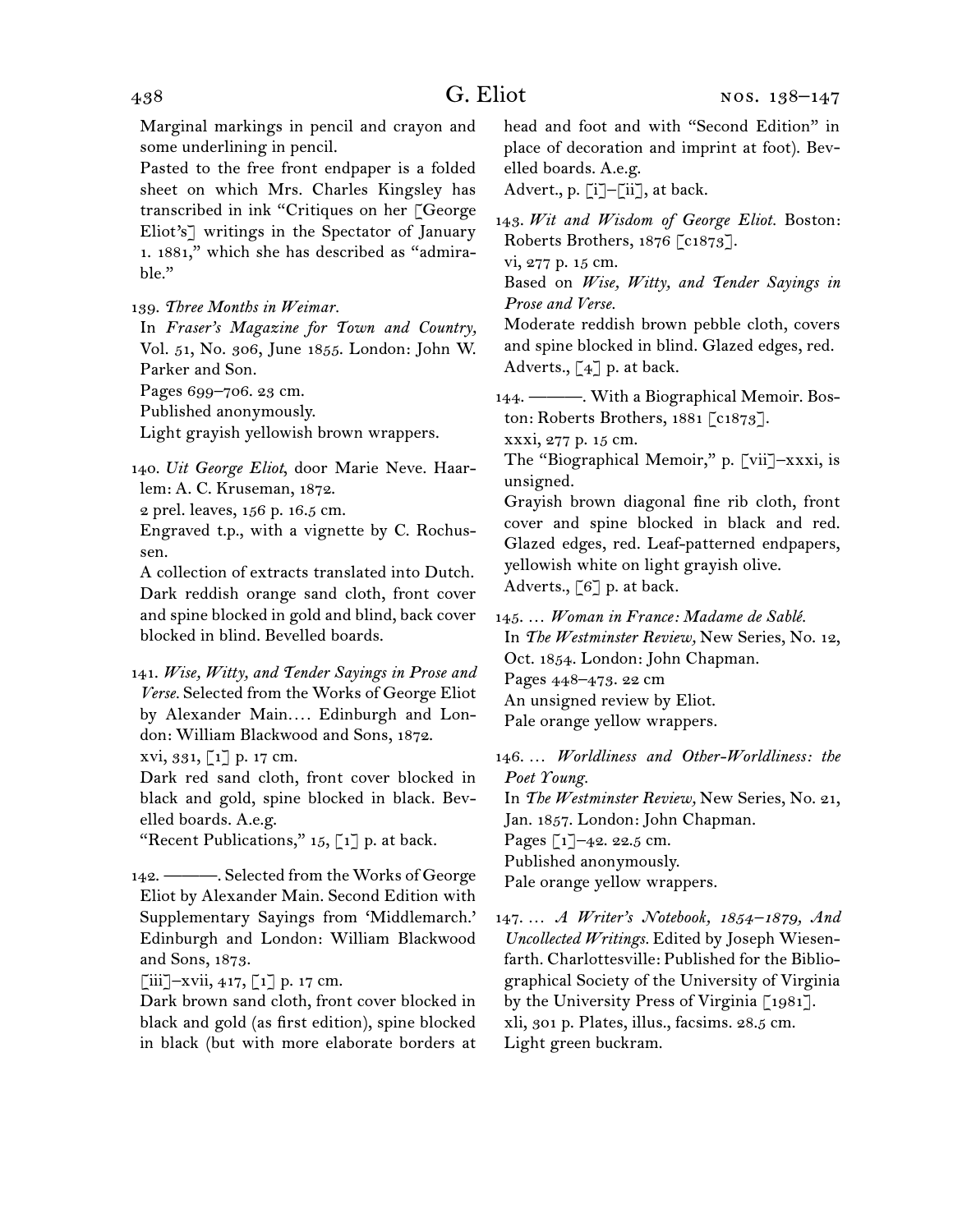#### contributions

148.  Birrell, Augustine.

*Frederick Locker-Lampson: A Character Sketch with a Small Selection from Letters Addressed to Him and Bibliographical Notes on a Few of the Books formerly in the Rowfant Library.* Composed and Edited by His Son-in-Law, The Right Hon. Augustine Birrell.... New York: Charles Scribner's Sons, 1920.

ix, 206 p., 1 leaf. Front., plates. 23 cm.

Four letters, M. A. Lewes to Mr. Locker, May 23, 1870; Dec. 16, 1871; Feb. 6, 1875; 7 March 1878, p. 111–114.

Brownish gray boards. Light brown linen spine. Paper label on spine.

## 149.  Feuerbach, Ludwig Andreas.

*The Essence of Christianity. . . .* Translated from the Second German Edition, by Marian Evans*. . . .* London: John Chapman, 1854.

xx, 340 p. 21 cm.

Series halftitle: Chapman's Quarterly Series. No. vi.

Black vertical rib cloth, covers and spine elaborately blocked in blind. On spine: Marian Evans. And at foot of spine: Chapman's Quarterly Series. No. 6.

## 150.  Copy 2.

Dark reddish purple moiré vertical rib cloth, different blocking in blind on covers, no blocking on spine (except gold rules). On spine: George Eliot. And at foot of spine: Freethought Publishing Company.

## 151.  Paterson, Arthur.

*George Eliot's Family Life and Letters. . . .* Boston and New York: Houghton Mifflin Co.  $[1928]$ .

x, 253, [1] p. Colored front., plates, facsims. 22.5 cm.

Chapter vii, "Letters of George Eliot, George Henry Lewes, Charles and Thornton Lewes, 1859–1878," p. 68–174; Chapter ix, "Letters of George Eliot, 1878–1879," p. 181–212; Chapter

xi, "Letters of George Eliot, May – November, 1880," p. 217–248.

Dark green smooth cloth.

152.  Strauss, David Friedrich.

*The Life of Jesus, Critically Examined.* By Dr. David Friedrich Strauss. Translated from the Fourth German Edition*. . . .* London: Chapman, Brothers, 1846.

3 vols. 23.5 cm.

Translated by George Eliot; translator is not identified in the book.

Dark grayish green vertical rib cloth, covers and spine blocked in blind. At foot of spine: Chapman Brothers.

"Proposal for the Publication of a Cheap Edition of The Evidences of the Genuineness of the Gospels. By Andrews Norton," dated May 28th, 1846, 4 p.; "List of New Works Published by Chapman, Brothers, (Late John Chapman)," p. [5]–16, at back of Vol. iii. *The Life of Jesus*  listed with critical comments and priced at " $\pounds$ 1 16s. cloth" (p. 6).

153.  Copy 2.

With a larger, irregular, oval design in center of covers. At foot of spine: Chapman Brothers. "Works Published by Chapman, Brothers, (Late John Chapman)," 15, [1] p. at back of Vol. i. *The Life of Jesus* listed as "In the press" (p. 6). No adverts. at back of Vol. iii.

154.  Copy 3.

Grayish violet vertical rib cloth, blocking in blind as Copy 2. At foot of spine: London John Chapman.

No adverts.

Bookplate of John T. Graves and book label of S. A. C.

155.  Copy 4.

22 cm.

Lacks halftitles.

Dark red Dutch marbled boards and endpapers. Moderate brown leather spine and corners. Glazed edges, dark red.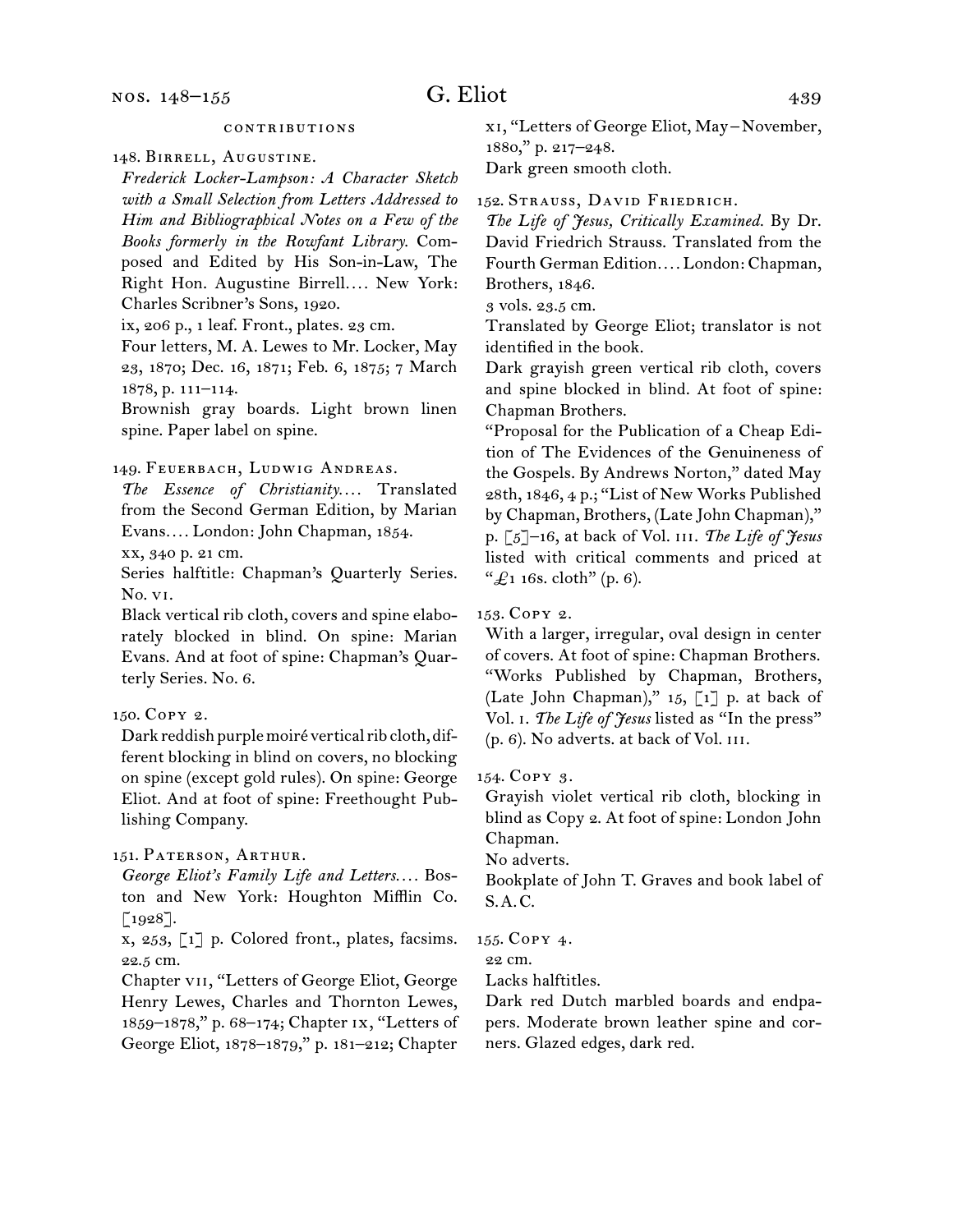No adverts.

With notes and underscorings in pencil in the hand of George Eliot.

156.  [Ward, Elizabeth Stuart Phelps.] *Last Words from George Eliot.*

In *Harper's New Monthly Magazine,* Vol. 64, No. 382, March 1882. New York: Harper & Brothers; London: Sampson Low, Marston, Searle, & Rivington.

Pages 568–571. 25.5 cm.

A memoir consisting mainly of excerpts from letters of George Eliot.

Pale orange yellow illustrated wrappers.

157.  *Women's Thoughts for Women.* Chosen and Arranged By Rose Porter. New York: Anson D. F. Randolph and Co. [c1891].

126 p. 13 cm.

Lacks p. 33–34.

"February. Selections from the Writings of George Eliot," p. 15–22.

Greenish gray diagonal fine rib cloth, with flowers blocked in black on front cover and a flower blocked in gold on spine.

Mary Mapes Dodge's copy, with a few marginal notations in her hand in pencil and ink.

#### miscellanea

158.  [Cochrane, Mrs. Harriet B.] *Drift, From the Shore of the Hereafter.* By George Eliot.... Transcribed by Amaranth [pseud.]. [Philadelphia: H. B. Cochrane, 1883.] 94 p. 19 cm.

A "message from the great departed writer, George Eliot."—Preface, p. [3].

"Drift, From the Shore of the Hereafter," p.  $\lceil 7 \rceil$ –73, with "End of the First Volume" following conclusion of the text. Appendix: "Common Sense Treatment of Diphtheria and Croup," by Dr. W. W. Cochrane, Hygene [corrected in ink: Hygienic] and Magnetic Physician, p.  $\lceil 74 \rceil$ –77; "A Case of Hernia," by W. W. Cochrane, p. [78]–79; "What Nature's Materia Medica Can Do," p. [80]–81; "A Case of

Spinal Disease and Nervous Prostration," by Dr. W. W. Cochrane, p. [82]–85; "Invocation," by W. W. Cochrane, p. [86]; "Col. Rob. G. Ingersoll's Oration at His Brother's Funeral," p. [87]–88; "Ingersoll's Oration at a Child's Grave," p. [89]–91; "A Beautiful Oration at the Grave of the Hon. John G. Mills," [by Colonel Robert Ingersoll], p. [92]–94; "This is the Voice of God Speaking to the Atheist," by Thomas Starr King, p. 94. Unbound; stapled.

159.  Cross, John Walter.

*Impressions of Dante and of the New World with a Few Words on Bimetallism. . . .* Edinburgh and London: William Blackwood and Sons, 1893. xi p., 1 leaf, 314 p. 20 cm.

"… I must apologise for the defects of style in these papers. They are not put forward as literature but as impressions—and as impressions they must be judged. Let me not forget, too, the chief *raison d'être* of a preface to reprints namely, to thank the proprietors of the various magazines—'Blackwood's,' 'Nineteenth Century,' 'Fraser's,' 'Macmillan's,' and the 'Contemporary'—for their courtesy in permitting the republication."—"Preface," p. x–xi.

Dark purplish red smooth cloth. Bevelled boards.

"Catalogue of Messrs Blackwood & Sons' Publications," dated 11/92, 32 p. at back.

Inscribed on recto of front flyleaf: To Miss Zimmermann with kind regards from J. W. Cross[.]

160.  *Gwendolen. A Sequel to George Eliot's Daniel Deronda.* Library Edition. Boston: Ira Bradley and Company, 1878.

312 p. 19 cm.

"Review of Daniel Deronda. From the North American Review, January, 1877," p. 5-23.

Dark olive green fine pebble cloth, spine blocked in gold.

161.  [Lewes, George Henry.]

… *The Lady Novelists. . . .*

In *The Westminster Review,* New Series, No. 3,